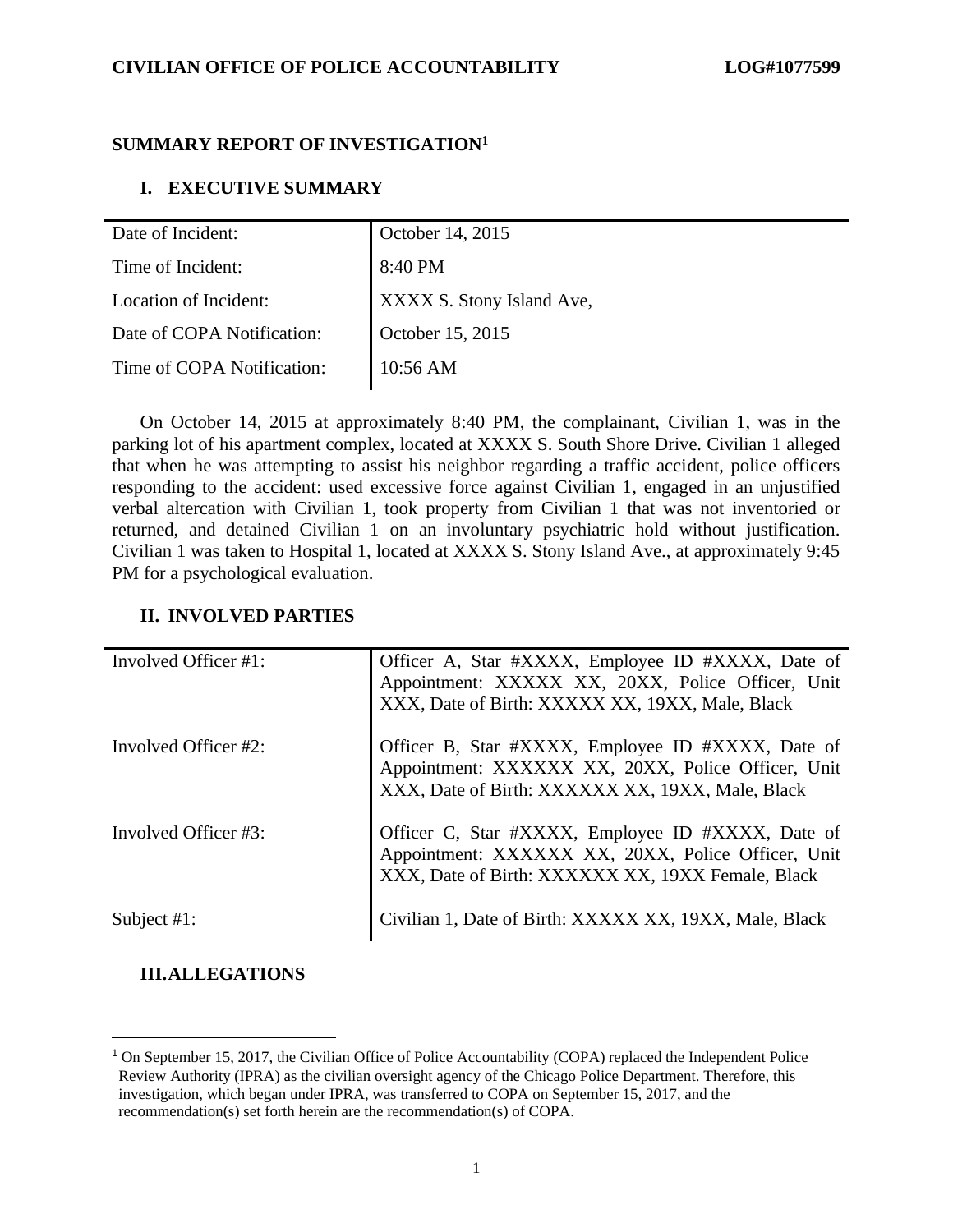| <b>Officer</b> | <b>Allegation</b>                                                                                                        | <b>Finding</b> |
|----------------|--------------------------------------------------------------------------------------------------------------------------|----------------|
| Officer A      | 1. Used excessive force against Civilian 1 by<br>striking him, in violation of Rule 2, Rule 6, Rule 8,<br>and Rule 9.    | Sustained      |
|                | 2. Used excessive force against Civilian 1 by<br>dragging him, in violation of Rule 2, Rule 6, Rule<br>8, and Rule 9.    | Sustained      |
|                | 3. Used excessive force while detaining Civilian 1<br>in violation of Rule 2, Rule 6, Rule 8, and Rule 9.                | Exonerated     |
|                | 4. Engaged in an unjustified verbal altercation with<br>Civilian 1 in violation of Rule 2, Rule 8, and Rule<br>9.        | Sustained      |
|                | 5. Took property from Civilian 1 that was not<br>inventoried or returned in violation of Rule 2, Rule<br>6, and Rule 40. | Unfounded      |
|                | 6. Detained Civilian 1 on an involuntary psychiatric<br>hold without justification in violation of Rule 2 and<br>Rule 6. | Exonerated     |
|                | 7. Provided COPA with a false statement regarding<br>kicking or kneeing Civilian 1 in violation of Rule<br>14.           | Sustained      |
|                | Specifically, Officer A gave the following answer<br>in response to the following question:                              |                |
|                | Q: And you did not kick or knee Civilian 1                                                                               |                |
|                | A: No                                                                                                                    |                |
| Officer B      | 1. Used excessive force while detaining Civilian 1<br>in violation of Rule 2, Rule 6, Rule 8, and Rule 9.                | Sustained      |
|                | 2. Took property from Civilian 1 that was not<br>inventoried or returned in violation of Rule 2, Rule<br>6, and Rule 40. | Sustained      |
|                | 3. Detained Civilian 1 on an involuntary psychiatric<br>hold without justification in violation of Rule 2 and<br>Rule 6. | Exonerated     |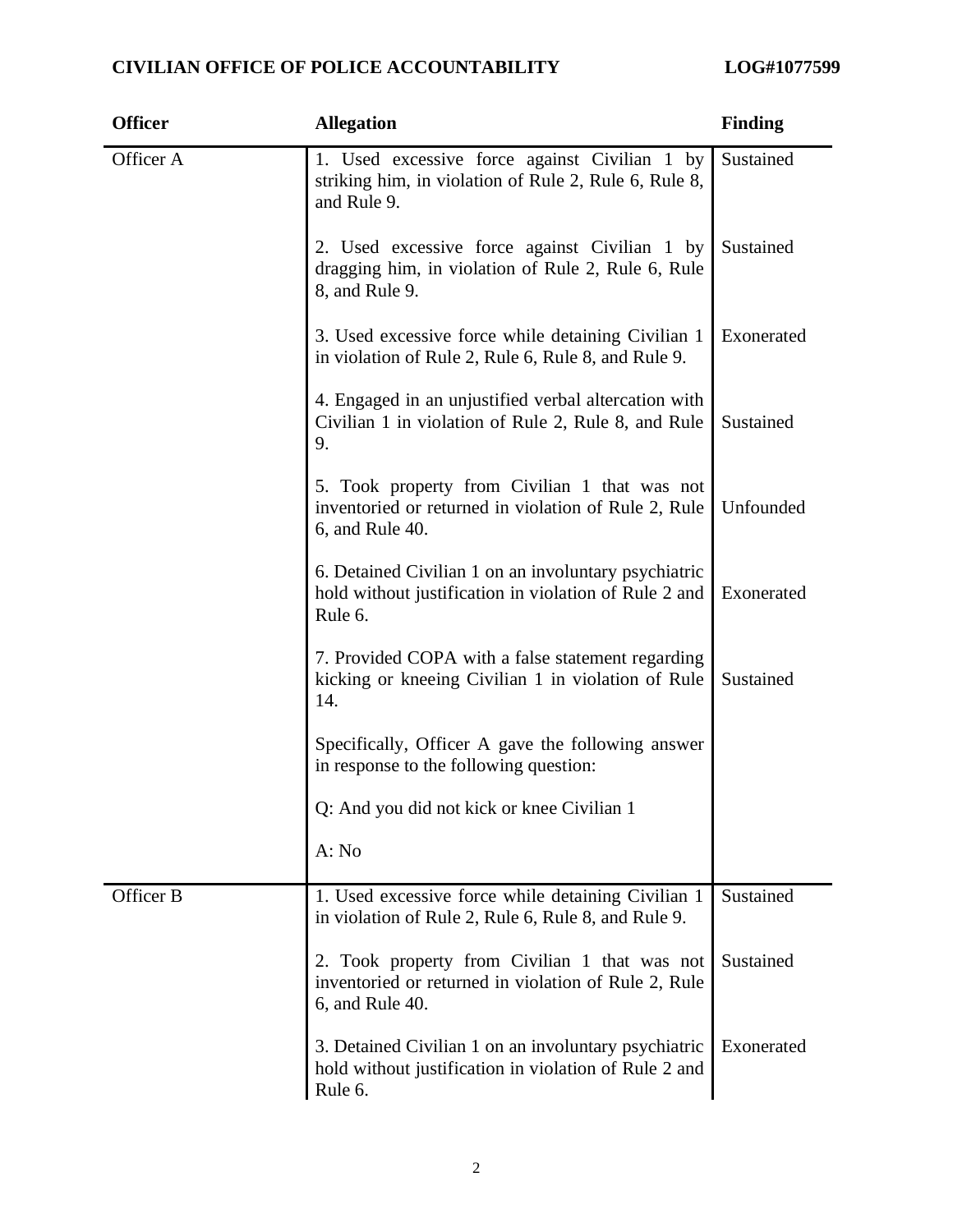Officer C 1. Detained Civilian 1 on an involuntary psychiatric hold without justification in violation of Rule 2 and Rule 6. Exonerated

#### **IV.APPLICABLE RULES AND LAWS**

Rules

**Rule 2**: prohibits, "Any action or conduct which impedes the Department's efforts to achieve its policy and goals or brings discredit upon the Department."

**Rule 6**: prohibits, "Disobedience of an order or directive, whether written or oral."

**Rule 8:** prohibits, "Disrespect to or maltreatment of any person, while on or off duty."

**Rule 9:** prohibits, "Engaging in any unjustified verbal or physical altercation with any person, while on or off duty."

**Rule 14:** prohibits, "Making a false report, written or oral."

**Rule 40:** prohibits, "Failure to inventory and process recovered property in conformance with Department orders."

General Orders

#### **Chicago Police Department Directive, General Order G03-02, Use of Force Guidelines<sup>2</sup>**

"When a Department member engages a member of the public, the member will do so in such a manner which affords that person the respect and dignity to which all persons are entitled. The use of excessive force or unwarranted physical force or unprofessional conduct by a Department member will not be tolerated under any circumstances."

"Department members will use an amount of force reasonably necessary based on the totality of the circumstances to perform a lawful task, effect an arrest, overcome resistance, control a subject, or protect themselves or others from injury."

## **Chicago Police Department General Order G07-01, Processing Property under Department Control**

"All property which is seized, recovered, found, or otherwise taken into custody by Department members will be inventoried as soon as it is practical to do so."

<sup>&</sup>lt;sup>2</sup> The Use of Force policy noted in this report was effective from October 1, 2002 until October 16, 2017. See Att. 75.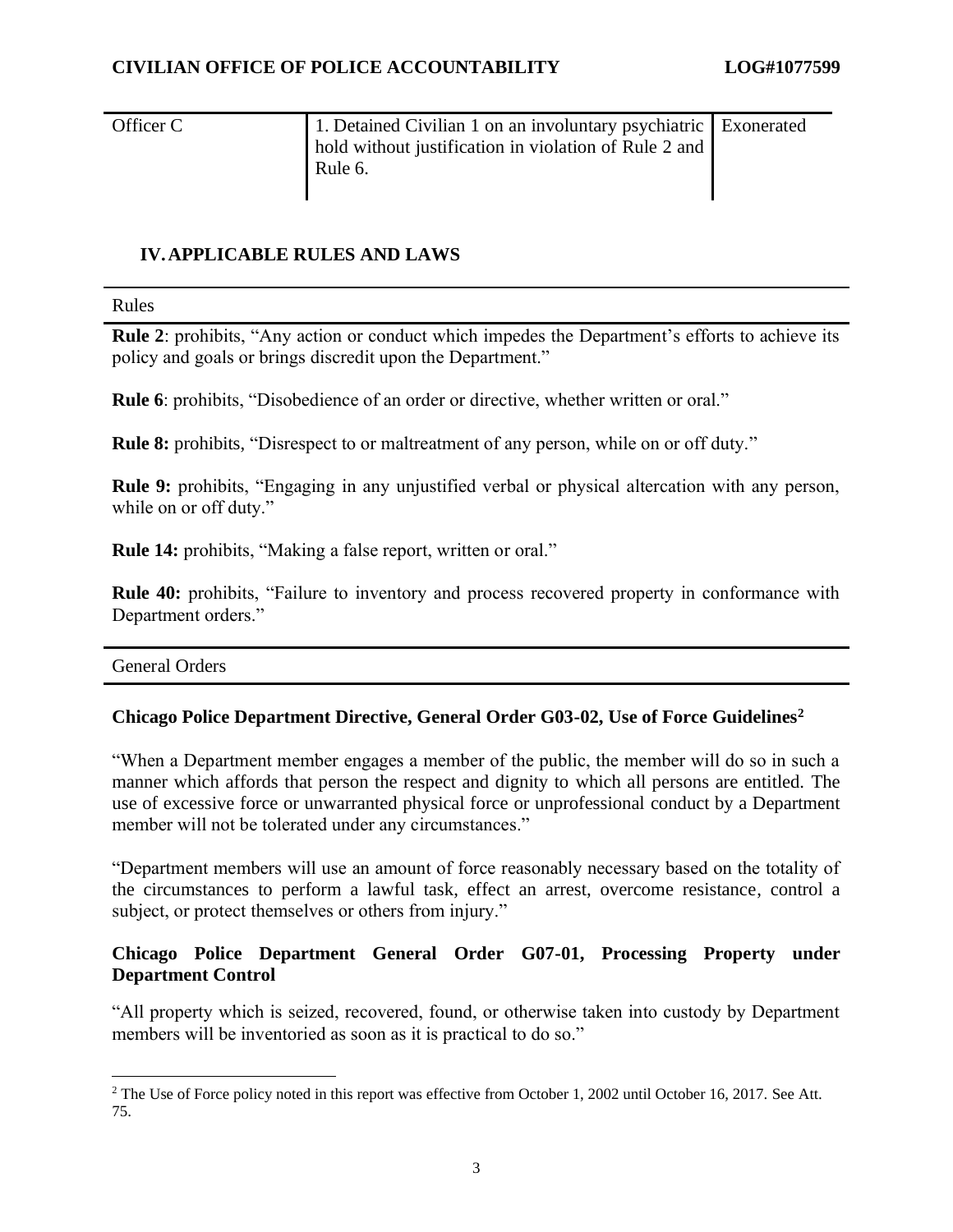"Such property must be returned to the arrestee at the time of release or transfer. If the property will not be returned at that time, it will be inventoried in the eTrack system."

"Members will not solicit or accept for their personal use any property taken into custody."

#### Special Orders

#### **Chicago Police Department Directive, Special Order S04-20-02, Persons Subject to Involuntary or Voluntary Admission Non-Arrestees**

"A peace officer may take a person into custody and transport him or her to a mental health facility when the peace officer has reasonable grounds to believe that the person is subject to involuntary admission and in need of immediate hospitalization to protect such person or others from physical harm."

Federal Laws

#### **The Fourth Amendment to the Constitution of the United States**

The Fourth Amendment to the Constitution of the United States guarantees protection from unlawful arrest and unreasonable search and seizure to all persons in this country.

#### **V. INVESTIGATION <sup>3</sup>**

#### **a. Interviews**

In a statement given to IPRA on November 12, 2015, the complainant, **Civilian 1**, related that on October 14, 2015 at approximately 6:55 PM, he observed his neighbor, Civilian 2's vehicle being towed into his apartment complex's parking lot at XXXX S. South Shore Drive. Civilian 1 stated that Civilian 2 appeared to be upset so he went to talk to her and advised her to call 911, which she did. According to Civilian 1, Civilian 2 asked him to stay with her and talk to the police on her behalf. Civilian 1 stated that he agreed to do so and that Officer C arrived at approximately 8:40 PM. Civilian 1 described Officer C as having an "attitude" and being "lazy." Civilian 1 said that Officer C told him to "get on" because he was not an involved party. Civilian 1 told Officer C that he was a witness and Civilian 2 had asked him to be present, at which point Officer C radioed for backup. Civilian 1 indicated that he then went to his apartment to get two cell phones and his camera before returning to the parking lot. According to Civilian 1, once he returned, two additional officers had arrived (identified as Officer A and Officer B) and Civilian 1 began recording on his cell phone and camera.

Civilian 1 stated that after he began recording, Officer B told Civilian 1 to, "Get that camera out of my face." Civilian 1 indicated that he was approximately 10 feet away when this

<sup>&</sup>lt;sup>3</sup> COPA conducted a thorough and complete investigation. The following is a summary of the material evidence gathered and relied upon in our analysis.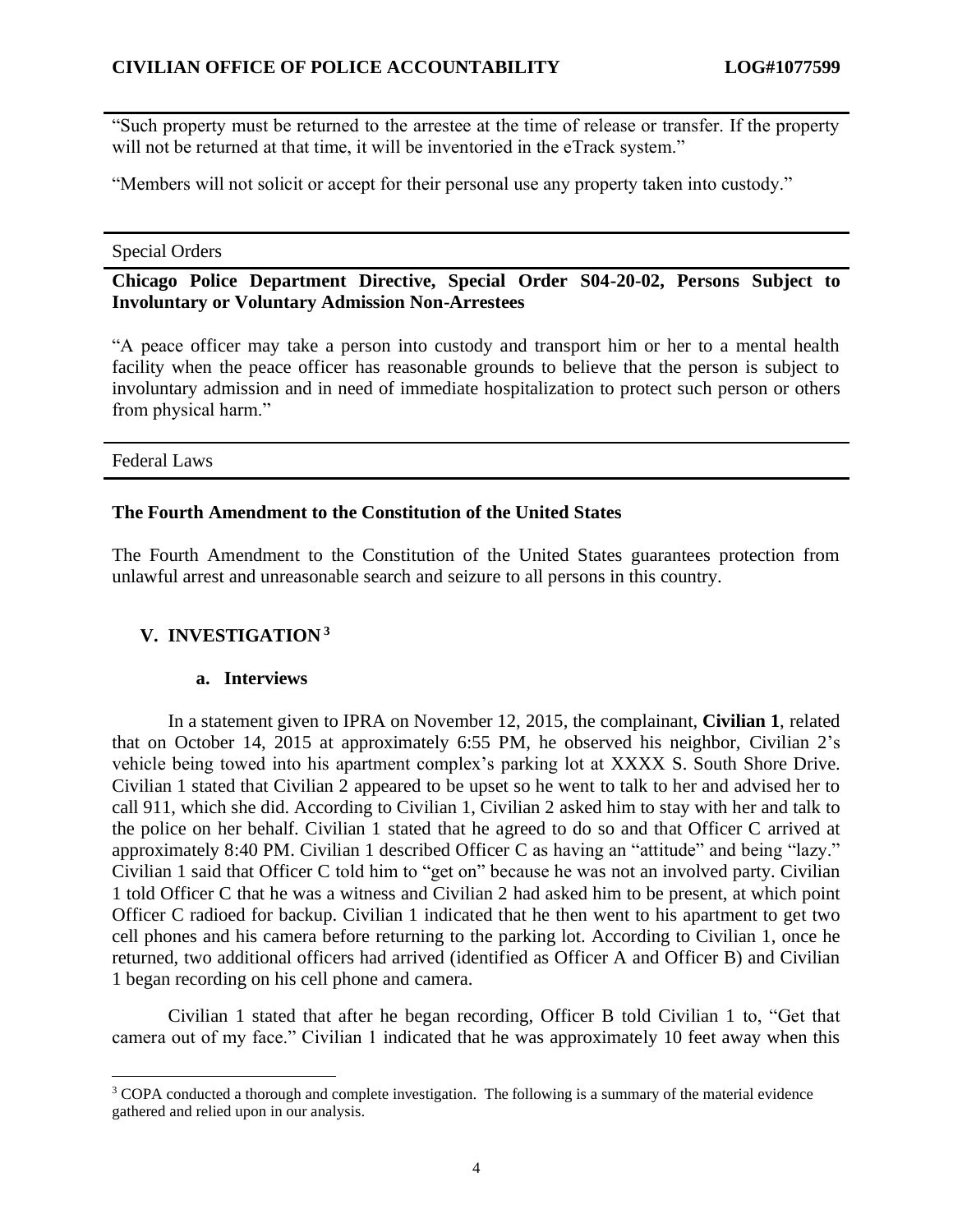occurred. According to Civilian 1, when he did not stop recording, Officer B approached Civilian 1 and pushed his camera, stating something to the effect of, "I told you to get the camera out of my face." Civilian 1 related that after Officer B pushed him back, he retreated approximately  $20 - 30$  feet away from the officers but eventually returned to being about 10 feet away and was still recording. Civilian 1 stated that Officer B approached Civilian 1 again and pushed the camera. Next, Officer B and Officer A aggressively approached Civilian 1 and handcuffed him. Civilian 1 related that Officer A also kneed and kicked Civilian 1 while Civilian 1 was in handcuffs and that Civilian 1 was thrown to the ground. According to Civilian 1, Officer A kicked him so hard that Civilian 1's colostomy bag ruptured. Civilian 1 related that when he was handcuffed, his three electronic devices fell out of his hands and pockets. Civilian 1 reported that he was upset, "cussing and fussing," and calling the officers names such as "low down dirty scoundrel" and "bitch." Civilian 1 further related that while he was on the ground, each time he tried to roll over and sit up, Officer A kicked/kneed him and that this occurred approximately two times.

Civilian 1 stated that eventually a squadrol arrived (which was manned by Officer D and Officer E). Officer C stated that the officers were going to take Civilian 1 to a hospital for a psychological evaluation. Civilian 1 indicated that Officer A then picked Civilian 1 up by his coat and made a derogatory comment to Civilian 1 before placing him in the squadrol. Civilian 1 was unable to recall the content of this derogatory comment. Civilian 1 related that the officers in the squadrol drove Civilian 1 to Hospital 1 and during the transportation, Civilian 1 stated that Officer D and Officer E asked him if he has "any mental problems." According to Civilian 1, he replied with something to the effect of, "No, they're just trying to do this to cover their ass." Next, Civilian 1 stated that while walking into the hospital, he saw Officer C and called her a, "low down, dirty bitch." Civilian 1 stated that once inside the hospital, he told the nurse his name was Kunta Kinte. However, when Civilian 1 was told by hospital staff that if he did not give his real name, he would lose his rights, he gave his correct information. Civilian 1 related that the hospital staff asked Officer C if Civilian 1 was in custody. She responded, "No" and his handcuffs were removed. The officers left at that point and Civilian 1 saw a doctor. According to Civilian 1, he was at the hospital for approximately 40 minutes before the doctor finished an evaluation and Civilian 1 was free to leave.

Civilian 1 said that after he was discharged, he called 911 and asked to speak to a supervisor. Then, Civilian 1 began walking home. According to Civilian 1, while he was walking he saw a police car driven by a sergeant (identified as Sergeant A) and he waived the car down. Civilian 1 gave Sergeant A a statement and went home. Civilian 1 stated that after he walked home from the hospital, he went to speak with Civilian 2 because while he was in handcuffs on the ground, he saw Civilian 2 pick up his camera and two cell phones. Civilian 2 informed Civilian 1 that the officers "forcibly took the camera" from her. Civilian 1 stated that the camera was not included in his property at the hospital. Neither his two cellphones nor his camera were returned to him, all of which he lost when he was handcuffed and put on the ground by the officers. Civilian 1 further indicated that he checked the parking lot when he got back from the hospital but did not see his property. Civilian 1 stated that he called the police station the next day to inquire about his property and was told it would not be there and it would not have been inventoried since Civilian 1 had not been arrested. Civilian 1 speculated that the officers took his recording devices, "to protect their ass" because what he had recorded, "was enough to sink their ass." Civilian 1 further stated that he was able to recover a video from cloud storage that was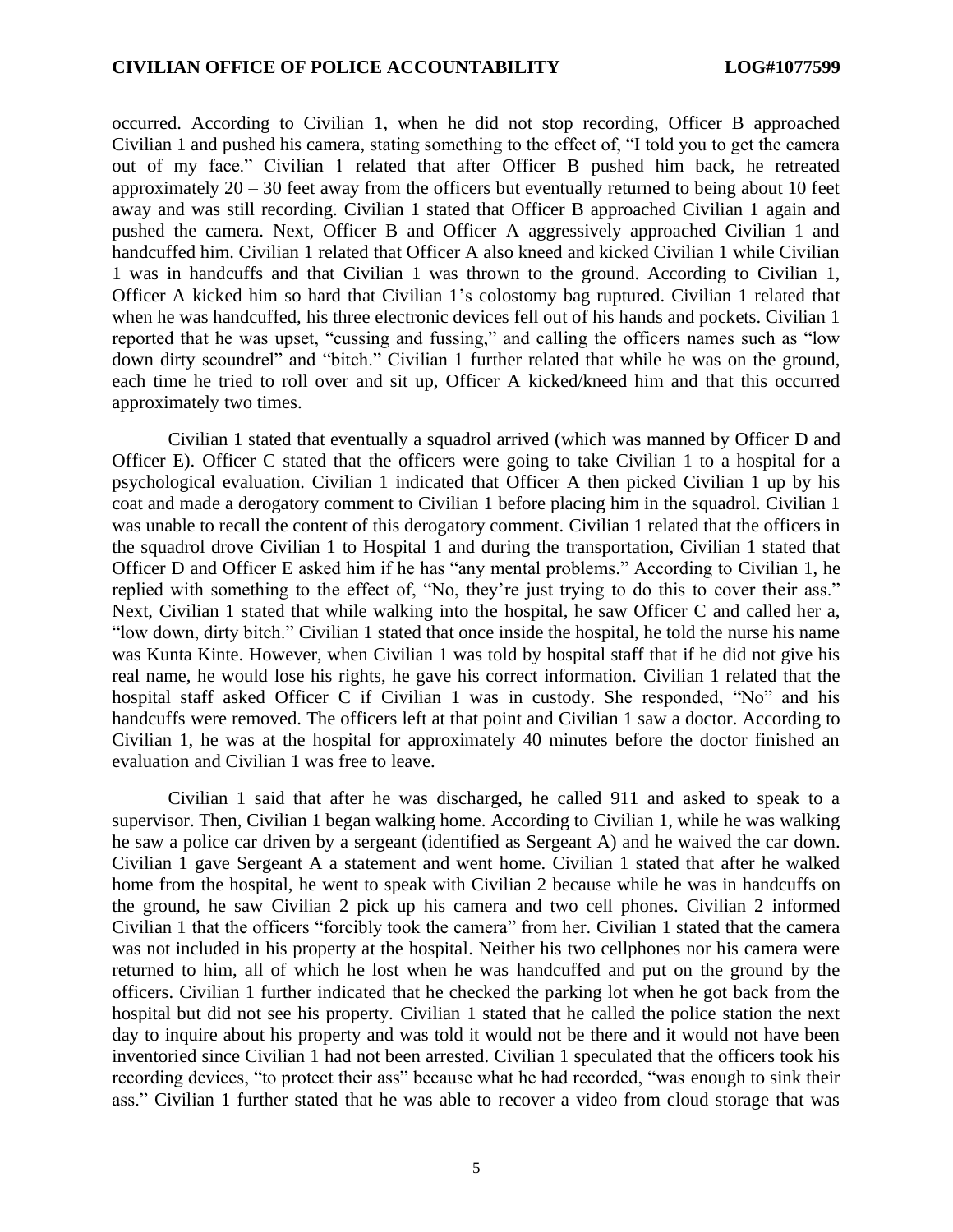recorded on one of his devices. However, Civilian 1 refused to share this video at this time as it does not show him, "in a good light." <sup>4</sup>

On August 30, 2017, in her interview, **Officer C** recalled being at XXXX S. South Shore Drive and interacting with Civilian 1 on October 14, 2015. Officer C related that she was called to this address regarding a traffic accident but there was a third individual (identified as Civilian 1) who was intervening in her investigation. Officer C reported that since she was working alone, she asked Civilian 1 to step back multiple times but he refused. Officer C called an assist unit (identified as Officer A and Officer B) and because of Civilian 1's actions and statements, he was transported to Hospital 1 for a psychological evaluation. Officer C could not recall what Civilian 1 said but she perceived Civilian 1 as a threat because of his refusal to comply with her request to step back and because he told her that he knew she was a woman after listening to a police scanner. According to Officer C, Civilian 1 acted like he did not understand what she was saying to him. Officer C recalled that Civilian 1 had recording devices in his hands but she did not have a problem with Civilian 1 filming.

Officer C reported that once Officer A and Officer B arrived, they stayed with Civilian 1 while she completed her traffic accident investigation. Officer C related that she did not recall hearing Officer A or Officer B asking Civilian 1 to stop recording. According to Officer C, she was not directly next to the other two officers or Civilian 1, so she was unable to observe all of their interactions. However, Officer C related that she assisted with handcuffing Civilian 1. According to Officer C, she was not aware of the events that lead to Officer A and Officer B handcuffing Civilian 1, but she observed them "scuffling" with Civilian 1 and went to assist her fellow officers. Officer C could not recall if Civilian 1 was resisting arrest. Officer C was not sure if Officer A or Officer B had any verbal or physical interaction with Civilian 1, aside from the three officers handcuffing Civilian 1. Officer C related that she did not see Officer A kick or knee Civilian 1. Officer C reported that she was not aware of what happened to Civilian 1's recording devices after he was handcuffed. Officer C recalled that Civilian 1 had a colostomy bag because while Civilian 1 was seated on the ground, the colostomy bag had spilled or burst. Officer C believed the bag burst while Civilian 1 was being handcuffed because that was when she first noticed the colostomy bag.

Officer C related that she and the assisting officers decided Civilian 1 needed a psychological evaluation. Officer C reported that a squadrol transported Civilian 1 to the hospital and she signed a petition for his involuntary psychiatric evaluation. Officer C believed Civilian 1 to be mentally ill and not just upset or antagonistic. Officer C was unable to provide specific examples of the statements Civilian 1 made or describe what his demeanor was like, aside from saying he was belligerent in his actions and putting her in fear of her safety. Officer C elaborated that she did not understand why Civilian 1 was not complying. Officer C denied that she detained Civilian 1 on a psychiatric hold without justification and stated that taking Civilian 1 to Hospital 1 was justified. Officer C said that when Civilian 1 was taken to the hospital, he would not initially give hospital staff his real name and instead gave a "silly, obscene" name. Officer C could not recall the false name that Civilian 1 gave. According to Officer C, hospital staff informed Civilian 1 that he would be admitted if he did not give his real name, at which point

<sup>4</sup> Atts. 12, 14, 15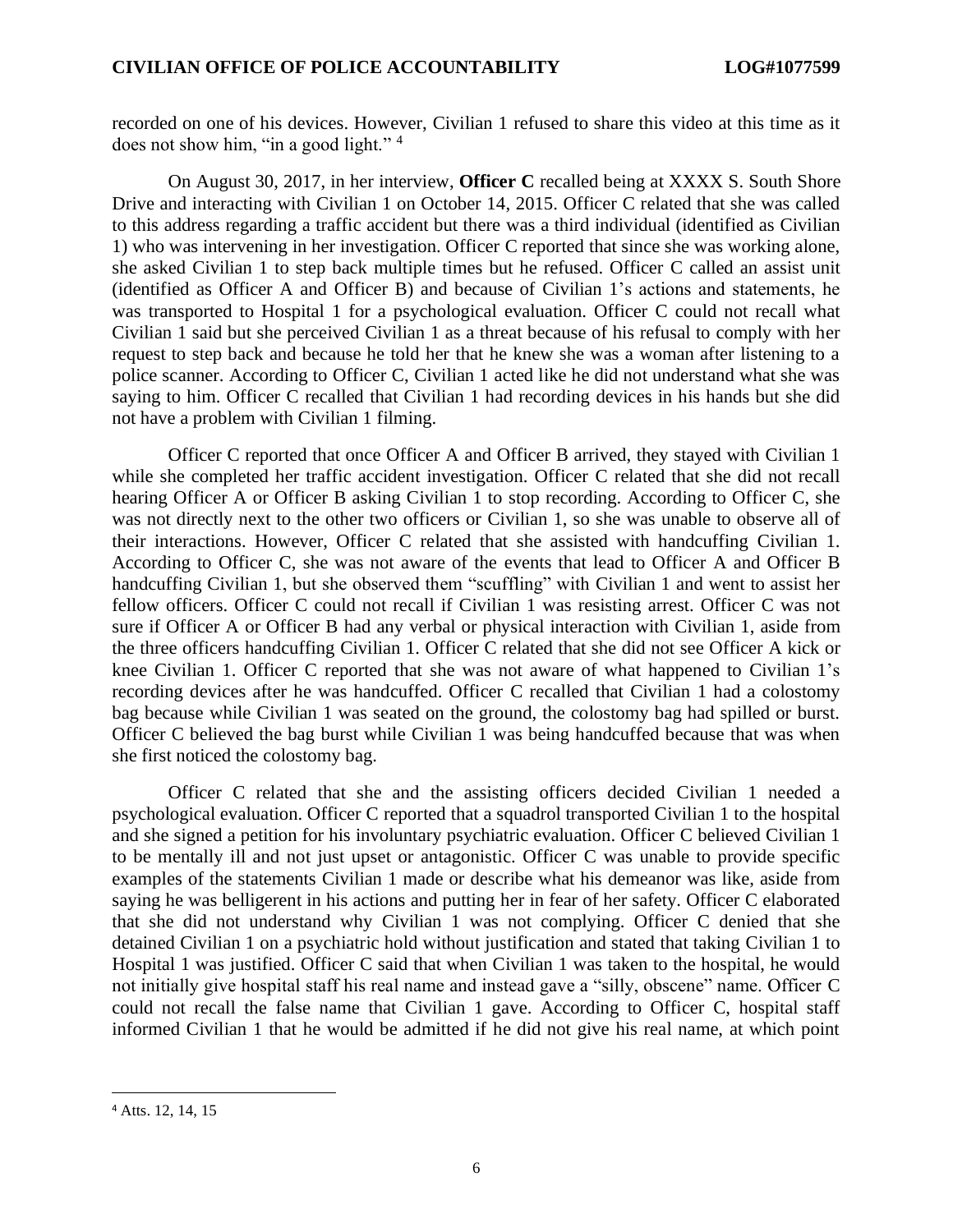Civilian 1 provided his correct information. Officer C related that she was not present when Civilian 1 was discharged. $5$ 

On August 18, 2017, in his interview, **Officer A** recalled being at XXXX S. South Shore Drive on October 14, 2015. Officer A related that he and his partner, Officer B, were called to this location to assist Officer C. Officer A stated that once he and Officer B arrived at the scene, he exited the vehicle and approached Officer C while Civilian 1 walked away. Officer C told Officer A that Civilian 1 was interfering with her accident investigation. Officer A related that he did not tell Civilian 1 to stop filming and was not aware if Officer C told him to stop filming.

Officer A related that he went to sit in his car because it was cold out when he heard a "commotion" outside the vehicle. Officer A stated he saw Officer B "tussling" with Civilian 1, at which point he exited the vehicle and both Officer A and Officer C approached the two men. According to Officer A, Civilian 1 was eventually handcuffed. Officer A related that he put one handcuff on Civilian 1 but he was unsure which officer put Civilian 1's second handcuff on because there was a "tussle" involving Civilian 1 and the three officers. Officer A stated that he sat Civilian 1 down on his buttocks but denied that Civilian 1 was thrown to the ground.

According to Officer A, after Civilian 1 was handcuffed, Civilian 1 made belligerent and irate comments towards Officer A. Officer A denied that he was agitated with Civilian 1. Officer A stated that he had no verbal interaction with Civilian 1, aside from telling Civilian 1 to calm down. Officer A did not recall any officers directing profanity at Civilian 1. Officer A could not recall if he used any profanity directed towards Civilian 1 but related he may have stated something to the effect of "calm you ass down." Officer A also related that he asked Civilian 1 if he was okay and had taken his medications. Officer A stated that he had no physical interaction with Civilian 1 after putting him in handcuffs, aside from attempting to get Civilian 1 to stay still. Officer A denied that he kicked or kneed Civilian 1, grabbed Civilian 1 by his collar, dragged Civilian 1, or in any way handled Civilian 1 roughly. Officer A denied that any of the officers used force against Civilian 1. Officer A stated that Civilian 1 was on the ground in handcuffs and kept scooting back onto Officer A's feet, so Officer A kept stepping back to remove his feet from under Civilian 1's body.

Officer A related that someone called for a wagon and Civilian 1 was taken to Hospital 1 for a psychological evaluation. Officer A stated that it was decided Civilian 1 needed a psychological evaluation based on Civilian 1's behavior. According to Officer A, Civilian 1 was acting belligerent, swearing, claiming to be cousins with President Obama, and saying things like "fuck my medications," when asked if he needed medication. Officer A stated that Civilian 1's behavior was "mental" and not normal. In Officer A's opinion, it did not appear that Civilian 1 was just upset. Officer A denied seeing what happened with Civilian 1's recording devices after Civilian 1 was handcuffed. Officer A denied that he took anything from Civilian 2 but was not certain if Officer B took anything from Civilian 2. Officer A claimed he did not see any injuries on Civilian 1 or see a colostomy bag on Civilian 1. Officer A stated that after Civilian 1 was placed in the squadrol, he and Officer B went back to the police station.

Officer A was given the opportunity to view in-car camera footage obtained from Officer C's police vehicle. After viewing this video, Officer A related that he was not agitated during his

<sup>5</sup> Atts. 47, 48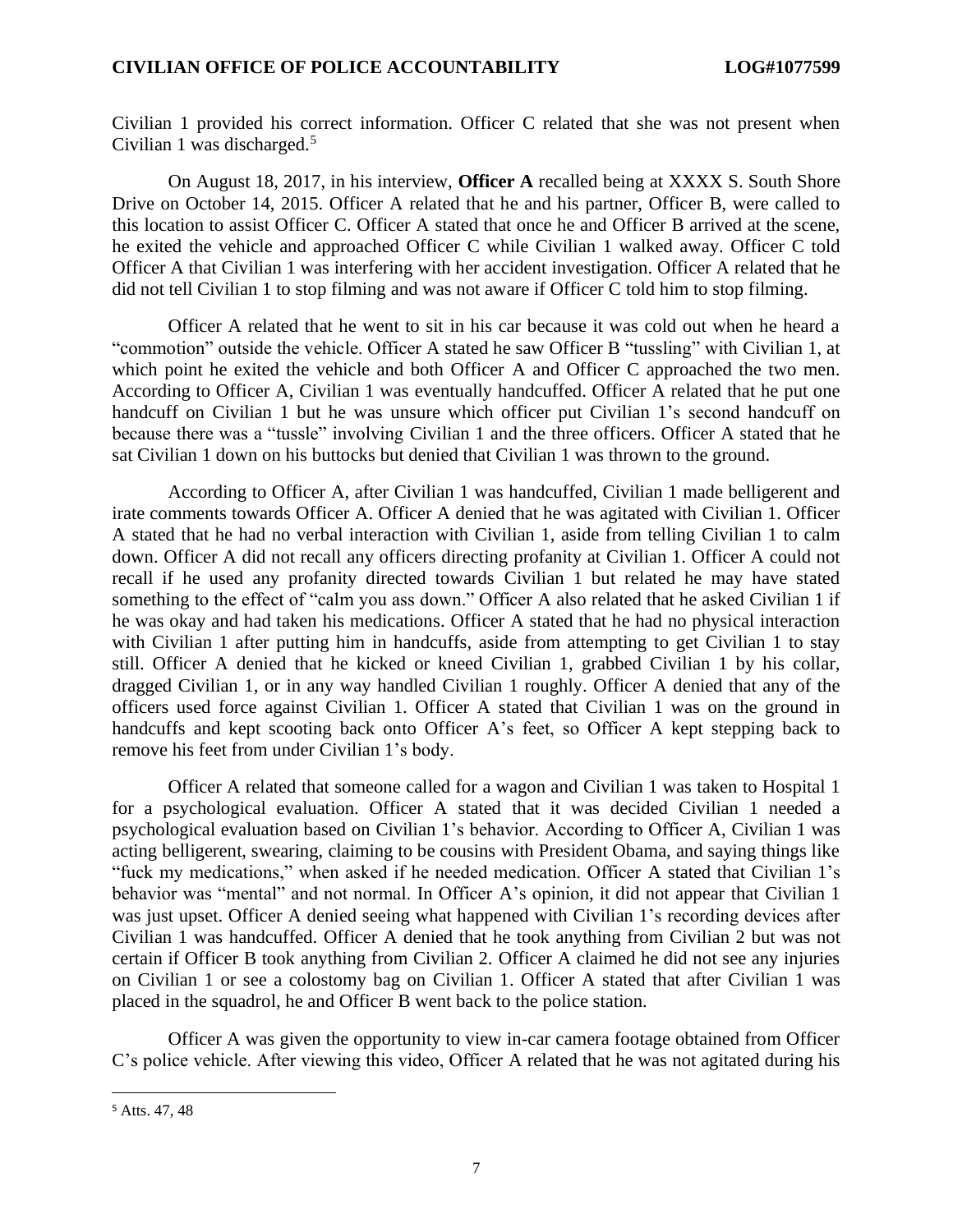interaction with Civilian 1 and he maintained that he did not say anything derogatory or offensive to Civilian 1. In reference to the 8:42 PM mark of this video, where Officer A appears to make a hand motion with his finger circling around his ear in a common gesture used to indicate someone is mentally ill. Officer A stated he made this motion because he wanted to signal to his partner that Civilian 1 is "mental" and Officer A did not think Civilian 1 would have been able to see this motion. Officer A further denied that he kicked or kneed Civilian 1 after reviewing the video, despite several points in the video where it appeared Officer A was kicking or kneeing Civilian 1. In reference to a portion of the video from 8:43 PM, in which it appeared the officer was kicking Civilian 1, Officer A related that Civilian 1 scooted onto the officer's foot, so Officer A "snatched his foot" out from under Civilian 1. Officer A elaborated that he was not going to slowly remove his foot because Civilian 1 was trying to "goad" the officer. Officer A denied that he used any excessive force while detaining Civilian 1. Officer A maintained that Civilian 1 was scooting back onto Officer A and the officer was moving his foot out from under Civilian 1. Officer A related that he grabbed Civilian 1 by the shoulder area to control Civilian 1 and was not grabbing Civilian 1 by the collar. Officer A denied that he was excessive in his physical interactions with Civilian 1.

On November 27, 2017, Officer A gave COPA a second interview and he stood behind the answers and statements he made in his first statement on August 18, 2017.

On December 27, 2017, Officer A was given the allegation that he provided COPA a false statement on August 18, 2017. The officer provided COPA a third interview and Officer A stood behind his statements given on August 18, 2017. <sup>6</sup>

On September 12, 2017, in his interview, **Officer B** related that on October 14, 2015, he was partners with Officer A. Officer B recalled being at XXXX S. South Shore Drive on this date and interacting with Civilian 1. According to Officer B, a unit was on the scene (identified as Officer C) who had requested an assist car. Officer B related that when he and Officer A arrived, Officer C informed them that she was investigating a traffic accident but Civilian 1 was interfering, yelling, and had nothing to do with the accident. After speaking with Officer C, Officer B then spoke with Civilian 1, who threatened to sue the officers and related that he did not want the officers on his property. Officer B stated that Civilian 1 was, "yelling and screaming and holding a camera phone up in the air." Officer B stated that he had no problem with Civilian 1 filming but had asked Civilian 1 to "step back" because Civilian 1 was too close to the traffic investigation. Officer B related that he had escorted Civilian 1 away from the scene and returned to where Officer C was standing when Civilian 1 "started rushing" towards the officers. Officer B stated that he was giving Civilian 1 verbal commands to step back, grabbed Civilian 1's wrist, and tried to handcuff Civilian 1. After viewing the in-car camera video, Officer B recalled that he and Civilian 1 both lost their balance and fell while the officer was trying handcuff Civilian 1. Officer A approached and assisted Officer B in handcuffing Civilian 1. Officer B stated that Civilian 1 was cursing at the officers, so Officer B told Civilian 1 that he was going to be placed in handcuffs and Civilian 1 resisted. Officer B reported that Civilian 1 was struggling, swinging his arms, and attempting to pull away from the officers.

Once Civilian 1 was in handcuffs, one of the three officers called for a transport wagon. Officer B did not recall Civilian 1 threatening the officers. Per Officer B, he was "getting

<sup>6</sup> Atts. 19, 41, 42, 64, 70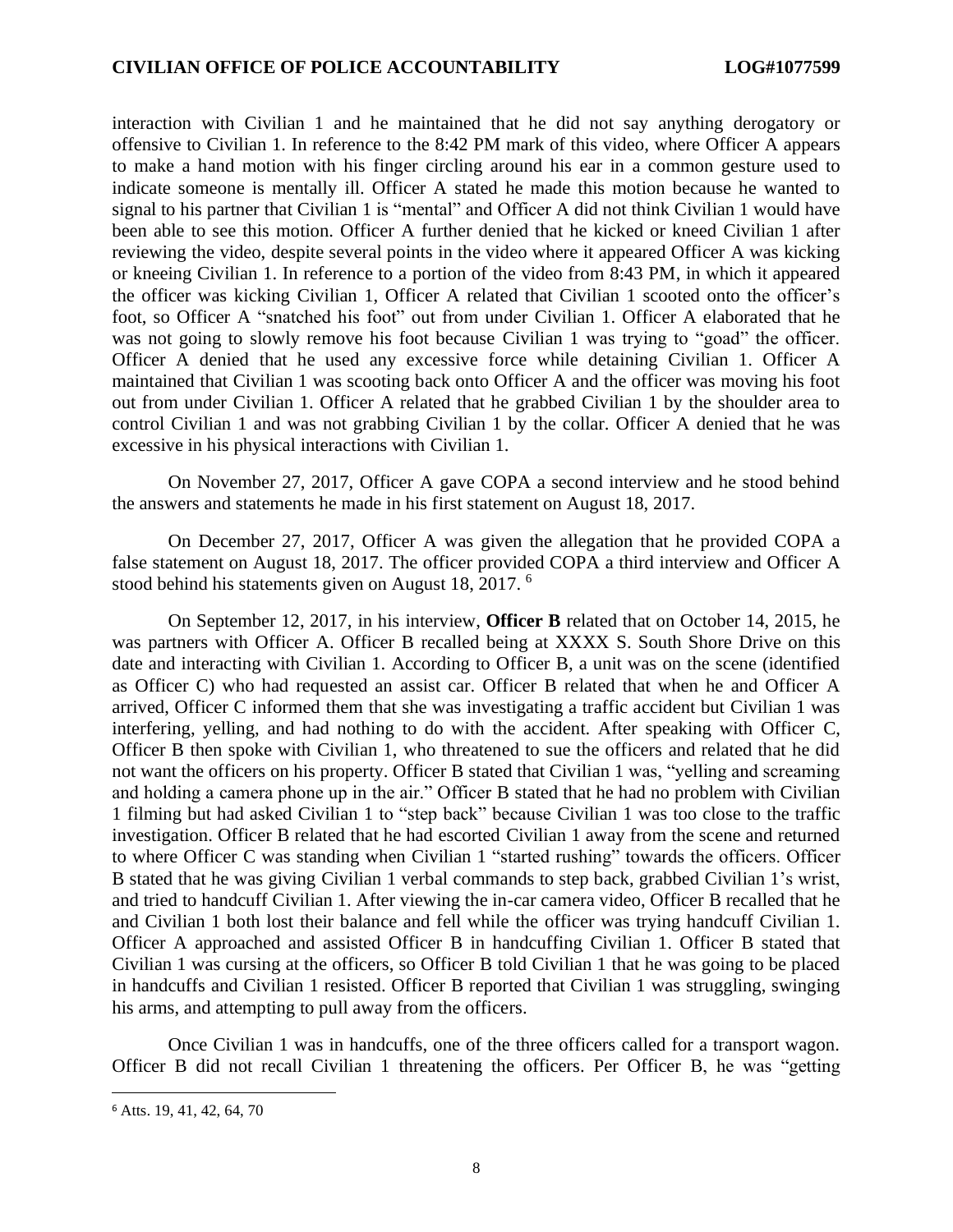agitated" with Civilian 1. Officer B reported that Civilian 1 continued to yell and scream at the officers after he was handcuffed. Officer B indicated that when he and Civilian 1 fell to the ground, he heard Civilian 1 tell the woman he was with (believed to be Civilian 2) to get Civilian 1's phone. Officer B denied taking any property from Civilian 2, including recording devices. Officer B related he did not know what happened to Civilian 1's recording devices. Officer B stated he observed no injuries on Civilian 1, nor did he observe a colostomy bag.

Officer B reported that on October 14, 2015, he believed Civilian 1 needed psychiatric care because Civilian 1 was yelling, screaming, and interfering with a police investigation. Officer B did not believe an arrest of Civilian 1 would have been beneficial. Officer B related that Civilian 1 was taken to the hospital instead of being arrested because Officer B was aware that Civilian 1 has mental health problems through the officer's previous interactions with Civilian 1. Officer B recalled that on previous occasions, Civilian 1 was observed running down the street, yelling at people, and taking his pants off. Officer B further elaborated that on one occasion, Civilian 1 was walking down the street and fighting with "gang bangers." Officer B stated that he was aware Civilian 1 had previously been taken to the hospital by law enforcement but Officer B had never personally done so prior to October 14, 2015. Officer B believed that Officer A had also previously interacted with Civilian 1, but was not certain.

Officer B recalled a verbal interaction between Officer A and Civilian 1, but did not recall that Officer A was upset. Officer B did not hear Officer A use profanity against Civilian 1. Officer B did not observe any physical interaction between Civilian 1 and Officer A after Civilian 1 was handcuffed. Officer B did not see Officer A drag, kick, or knee Civilian 1, nor did he observe Officer A grabbing Civilian 1 by the collar. Officer B could not recall which officers put Civilian 1 into the transport wagon. Officer B heard Civilian 1 stating he was going to sue and "get" the officers while being placed in the transport wagon. Officer B stated that once Civilian 1 was placed in the wagon and Officers B and A determined Officer C was okay, they left the scene. Officer B related that he and Officer A did not go to the hospital.<sup>7</sup>

On February 9, 2016, in his witness interview, Civilian 3 stated that on October 14, 2015, he was present at XXXX S. South Shore Drive, performing a mechanics job and pulling a car into the parking lot. Civilian 3 related that Civilian 1 came into the parking lot and started asking Civilian 3 if he towed Civilian 2's car. Civilian 1 informed Civilian 3 that he had called the police, so Civilian 3 waited in the parking lot. Civilian 3 described Civilian 1's demeanor as "messed up." Civilian 3 stated that the police officer (identified as Officer C) began talking to Civilian 3 and Civilian 2 when Civilian 1 retrieved a camera from his apartment and began recording the officer. Civilian 3 stated that two officers (identified as Officer C and Officer B) told Civilian 1 to stop recording but Civilian 1 refused and was cursing and "jabbering" at the officers. According to Civilian 3, Civilian 1 told the officers he had the right to record the incident. Civilian 3 related that Civilian 1 was not involved in the traffic incident with Civilian 3 and Civilian 2, but Civilian 1 was attempting to represent Civilian 2. Civilian 3 stated that Officer C asked Civilian 1 what his involvement was and Civilian 1 related that he was a witness. Civilian 3 said that Civilian 1 was holding a camera in his hand and an officer (believed to be Officer B) attempted to take it from Civilian 1, which Civilian 1 deflected.

<sup>7</sup> Atts. 56, 57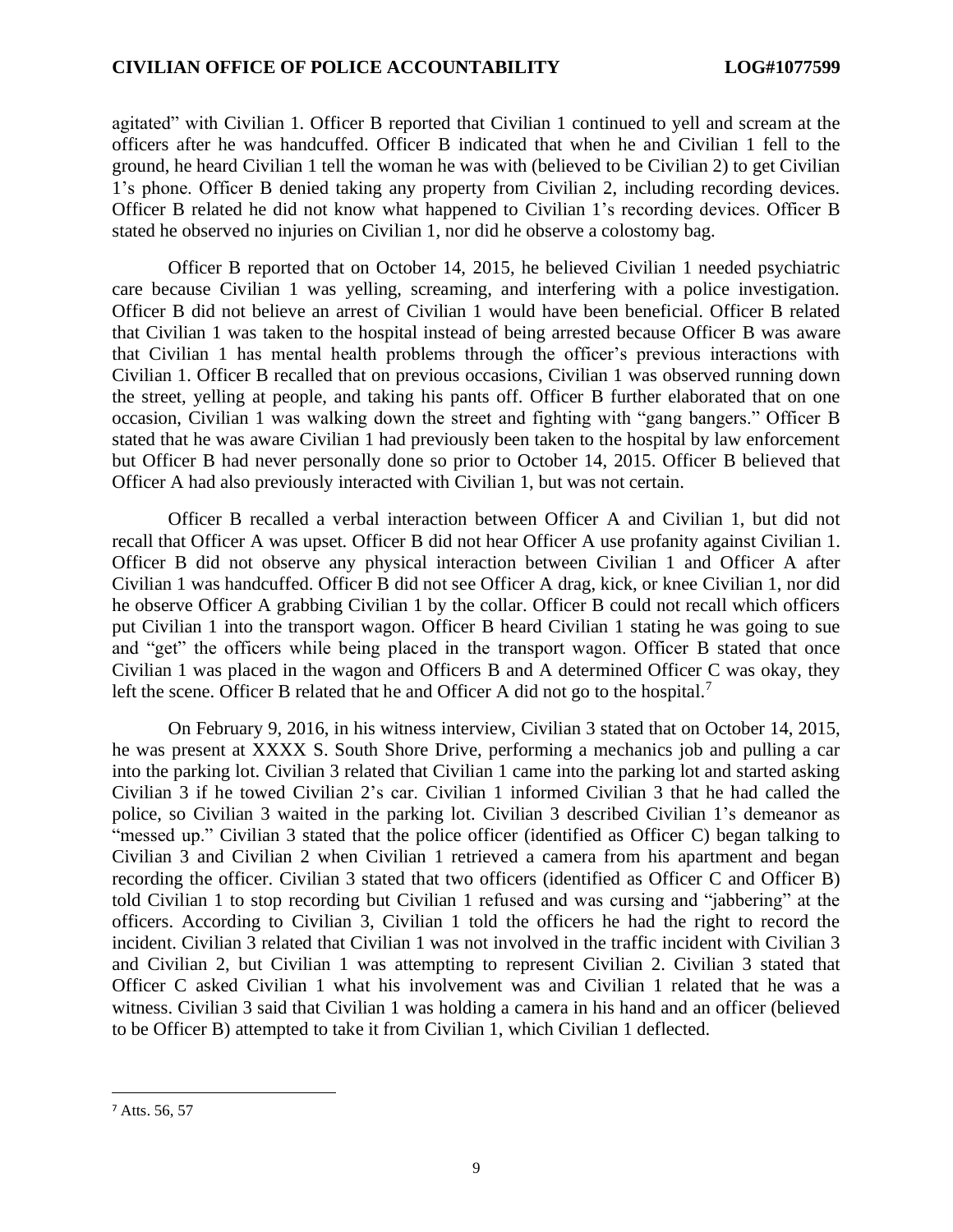Civilian 3 related that after Civilian 1 refused to comply with the officers' requests to stop recording, the officers took Civilian 1 to the ground. Civilian 3 indicated that before Civilian 1 was handcuffed, an officer kneed Civilian 1 to gain control. Civilian 3 related that once Civilian 1 was on the ground, he was moving and rolling but every time he did so, an officer (identified as Officer A) would sit Civilian 1 back up. Civilian 1 remained belligerent with the officers while they tried to get Civilian 1 to calm down. Civilian 3 also indicated that Civilian 2 picked up Civilian 1's telephone and camera. Officers approached her and asked where the items were, but Civilian 2 refused to give the recording devices to the officers. The officers then told Civilian 2 she would go to jail, at which point she gave them the phone and camera. Civilian 3 related that the officer who took the items from Civilian 2 was a black male with a mustache and a bald head (believed by COPA to be Officer B). Civilian 3 stated that Civilian 1 had threatened the officers, but Civilian 3 did not specifically hear Civilian 1 threaten to kill the officers. Civilian 3 stated he did not hear any officers cursing at or being verbally abusive towards Civilian 1. Civilian 3 also related that he did not see any officers physically maltreat Civilian 1. After Civilian 1 did not calm down, a squadrol was called to retrieve Civilian 1 and he was placed inside. <sup>8</sup>

On October 19, 2016, IPRA contacted witness **Civilian 2** via telephone. Civilian 2 refused to provide her full name or date of birth. However, her first name was identified through commercial database records. Civilian 2 related that she witnessed a police officer push Civilian 1's cellphone away while Civilian 1 was recording, but she did not witness any additional physical contact between Civilian 1 and the police. Civilian 2 provided no additional details. <sup>9</sup>

On August 18, 2017, in his interview, witness **Officer D** related that on October 14, 2015, he was working Beat 372 in a squadrol with Officer E. Officer D stated that he and Officer E received a request for a squadrol at XXXX S. South Shore Drive to transport Civilian 1 to Hospital 1. Officer D related that he saw two police vehicles and an officer (identified as Officer A) standing next to an individual who was seated on the ground (identified as Civilian 1). Officer D described the officers already on scene as a black male with medium build (identified as Officer A), a bald male with a mustache and glasses (identified as Officer B), and black female officer with braids (identified as Officer C). Officer D related that Officer A informed him that Civilian 1 was being irate, yelling, and interfering with the officers' investigation. Officer D was uncertain if Civilian 1 had directly threatened the officers but believed Civilian 1 had been behaving in a threatening manner towards the officers prior to Officer D's arrival. Civilian 1 was already handcuffed when Officer D arrived on scene. Officer D did not recall seeing any officers with a cell phone or camera, or seeing a cell phone or camera at all on the scene. Officer D did not recall any verbal or physical interactions between Civilian 1 and any of the officers. Officer D could not remember who put Civilian 1 into the squadrol.

According to Officer D, he briefly spoke with Civilian 1 while Civilian 1 was in the squadrol. Officer D related that during the transportation, Civilian 1 was calm and said something to the effect that he was alright, but angry at the three officers he interacted with earlier. Officer D related that he was aware Civilian 1 had a colostomy bag because he could smell it and he believed Civilian 1 mentioned that his colostomy bag had broken. Officer D did not know how the colostomy bag had been broken but thought it may have happened when

<sup>8</sup> Atts. 33, 34

<sup>9</sup> Att. 18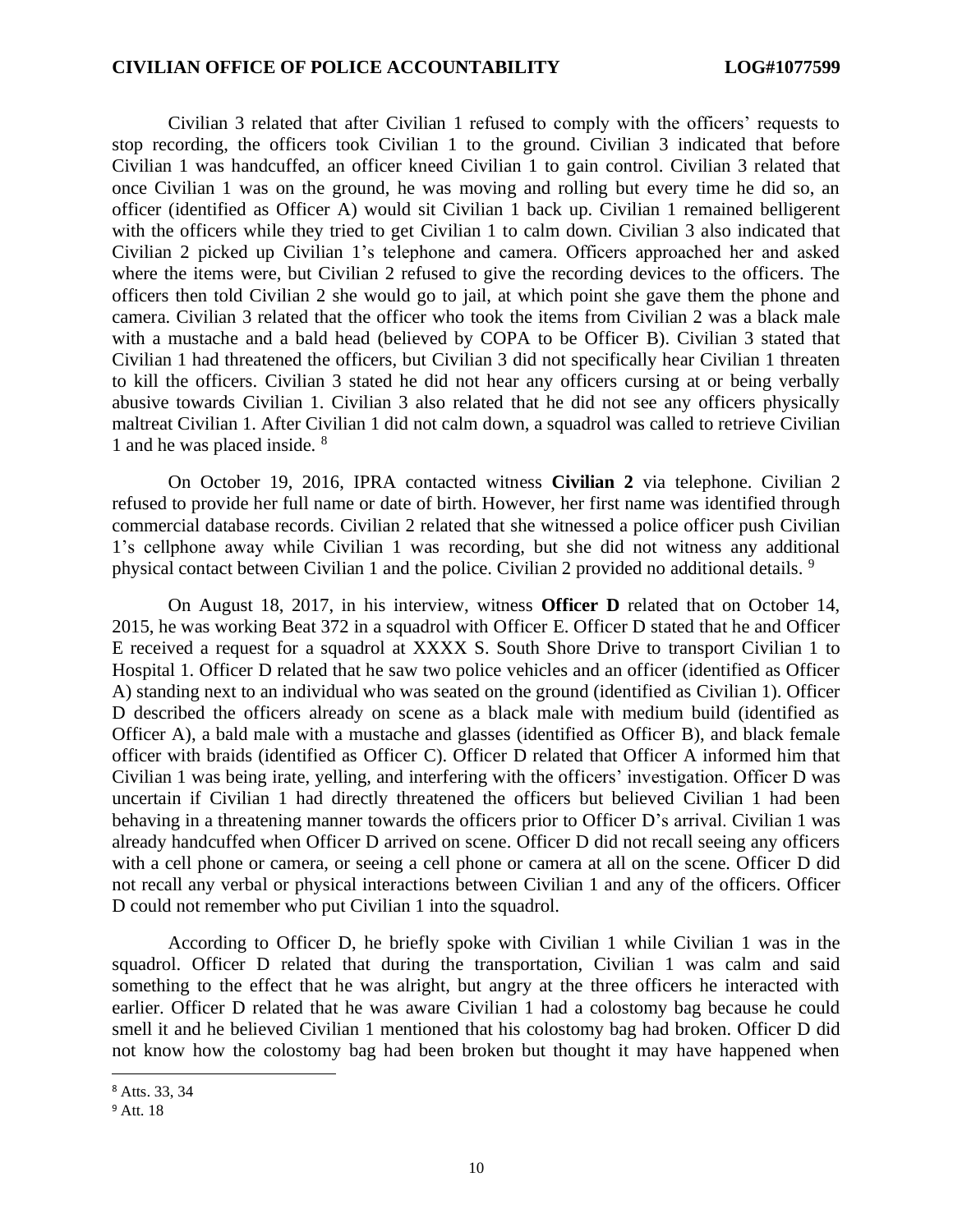Civilian 1 was taken down and handcuffed. Officer D stated that he was not aware how it was decided Civilian 1 needed a psychological evaluation. According to Officer D, he was confused because Civilian 1 was irate when Officer D and his partner first arrived but was calm once in the squadrol. Officer D elaborated that once at the hospital, Civilian 1 was giving "off the wall answers" to questions from the hospital staff, so Officer D was uncertain what Civilian 1's mental state was. According Officer D, it can be difficult to tell the difference between an individual who is upset and one who is in need of psychiatric help, and Officer D could not tell which category Civilian 1 fell into. Officer D stated that once at the hospital, Civilian 1 was admitted and Officer D and his partner were free to live. Officer D stated Officer C was also at the hospital but he was uncertain as to when she left.  $^{10}$ 

On September 13, 2017, in his interview, witness **Officer E** stated that on October 14, 2015, he was working in a transport wagon and partnered with Officer D. Officer E recalled being at XXXX S. South Shore Drive on this date and vaguely recalled Civilian 1. Officer E related that he and his partner were assigned to transport Civilian 1 through the Office of Emergency Management Communications (OEMC). Officer E related that Civilian 1 was in handcuffs when he and Officer D arrived. Civilian 1 was placed in their transport wagon and was taken to Hospital 1. Officer E did not know why Civilian 1 was being transported. According to Officer E, he and his partner had no problem with Civilian 1. Officer E did not recall Civilian 1 being upset, nor did he recall any officers on scene being upset. Officer E denied observing any physical or verbal interactions between Civilian 1 and the other officers. Per Officer E, Civilian 1 was talking to Officer D during the transportation, but Officer E did not recall the content of that conversation. Officer E recalled that Civilian 1 mentioned his colostomy bag to Officer D, but Officer E did not remember exactly what Civilian 1 said about it. Officer E stated that, in his opinion, Civilian 1 was "fine" while Officer E and his partner were with Civilian 1.<sup>11</sup>

## **b. Digital Evidence**

**In-car camera footage** was obtained from Officer C's police vehicle that included Civilian 1's interaction with the police on October 14, 2015 and Civilian 1's subsequent transportation to Hospital 1. Noteworthy details from this video and their approximate times of occurrence are listed below.<sup>12</sup>

| <b>Time</b> | <b>Description of Events</b>                                                                        |
|-------------|-----------------------------------------------------------------------------------------------------|
| 8:29 PM     | Officer C's vehicle pulls into the parking lot known to be located at XXXX S.<br>South Shore Drive. |

<sup>&</sup>lt;sup>10</sup> Att. 39

<sup>11</sup> Att. 62

<sup>12</sup> Att. 19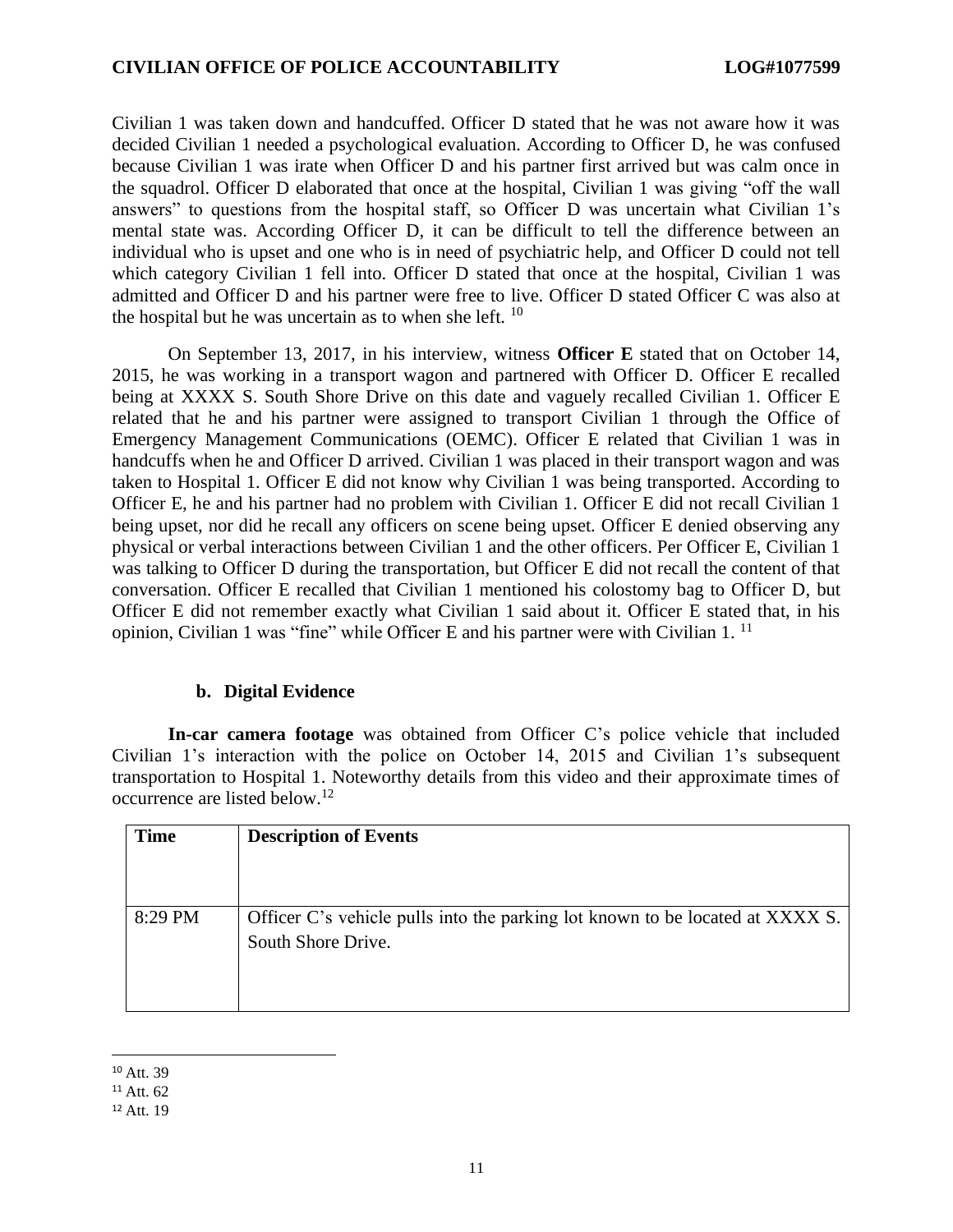| 8:35 PM | A second police car, known to be occupied by Officer A and Officer B, is seen<br>parking.                                                    |
|---------|----------------------------------------------------------------------------------------------------------------------------------------------|
|         |                                                                                                                                              |
| 8:35 PM | Civilian 1 is seen with his hands raised above his head and each hand appears<br>to be holding objects believed to be his recording devices. |
|         | (See photo below.)                                                                                                                           |
|         |                                                                                                                                              |
| 8:36 PM | Civilian 1 is seen walking backwards, then returning forward and out of view.                                                                |
| 8:36 PM | Civilian 1 is seen walking backwards with his recording devices still in hand<br>and with Officer B walking forward towards Civilian 1.      |
|         | (See photo below.)                                                                                                                           |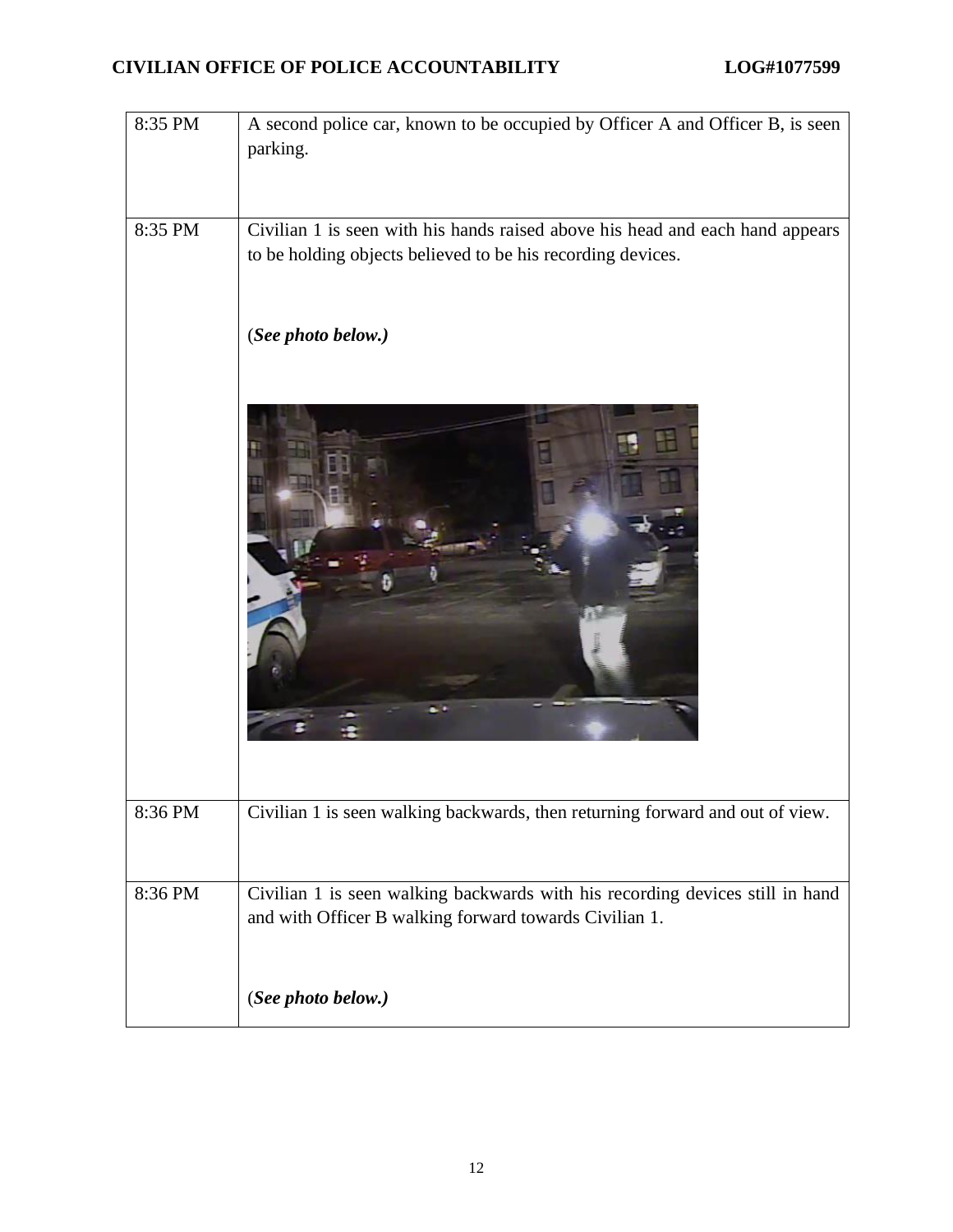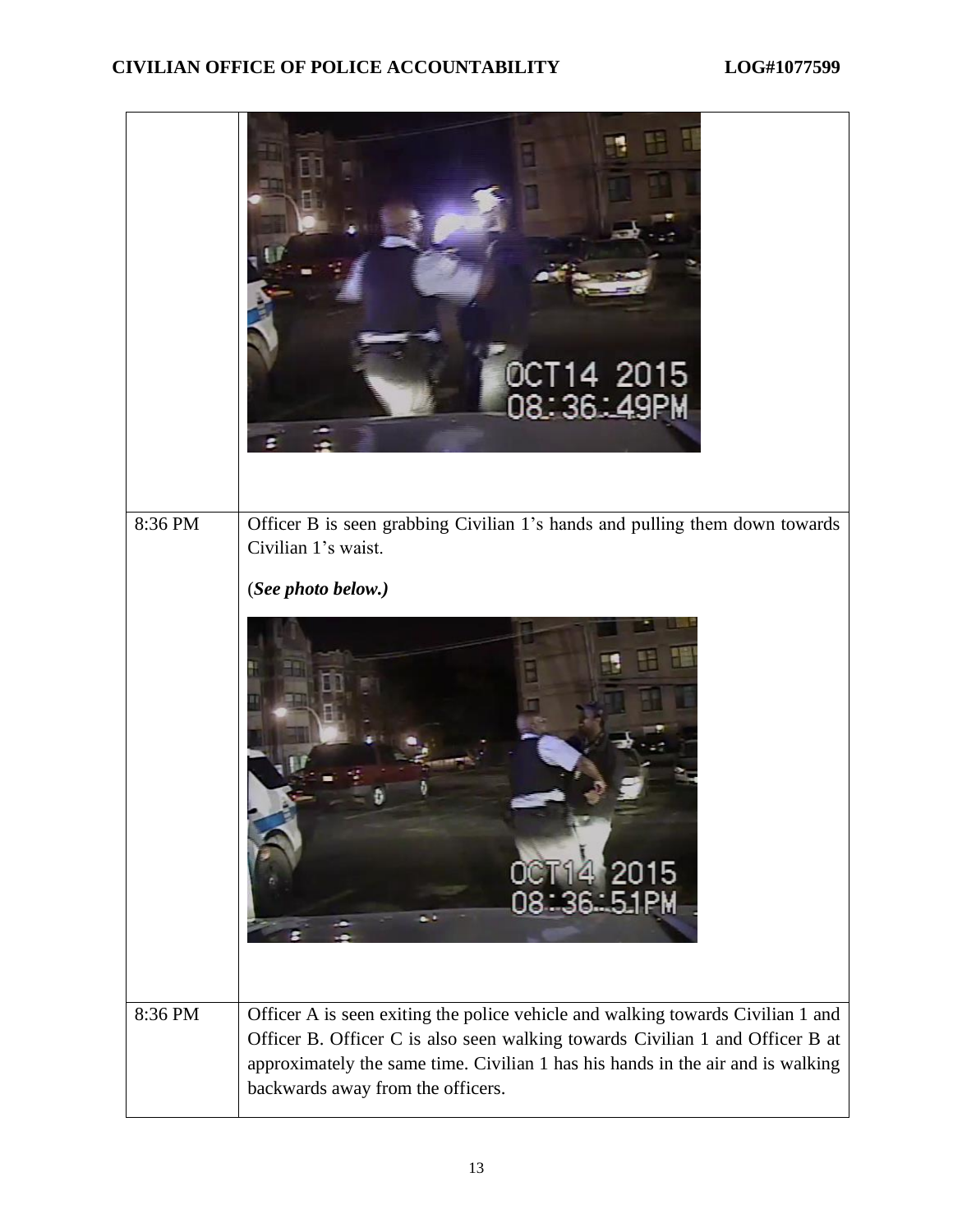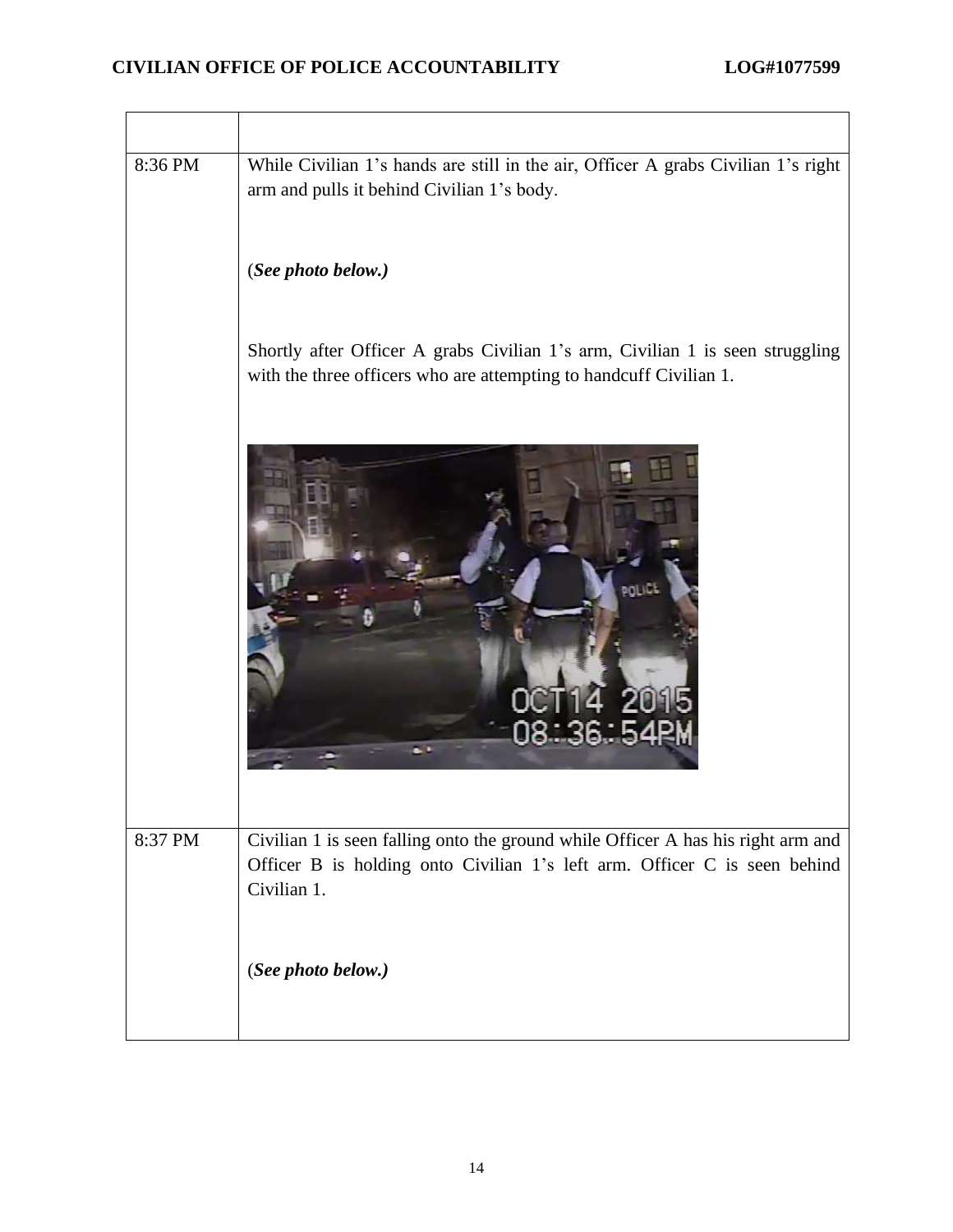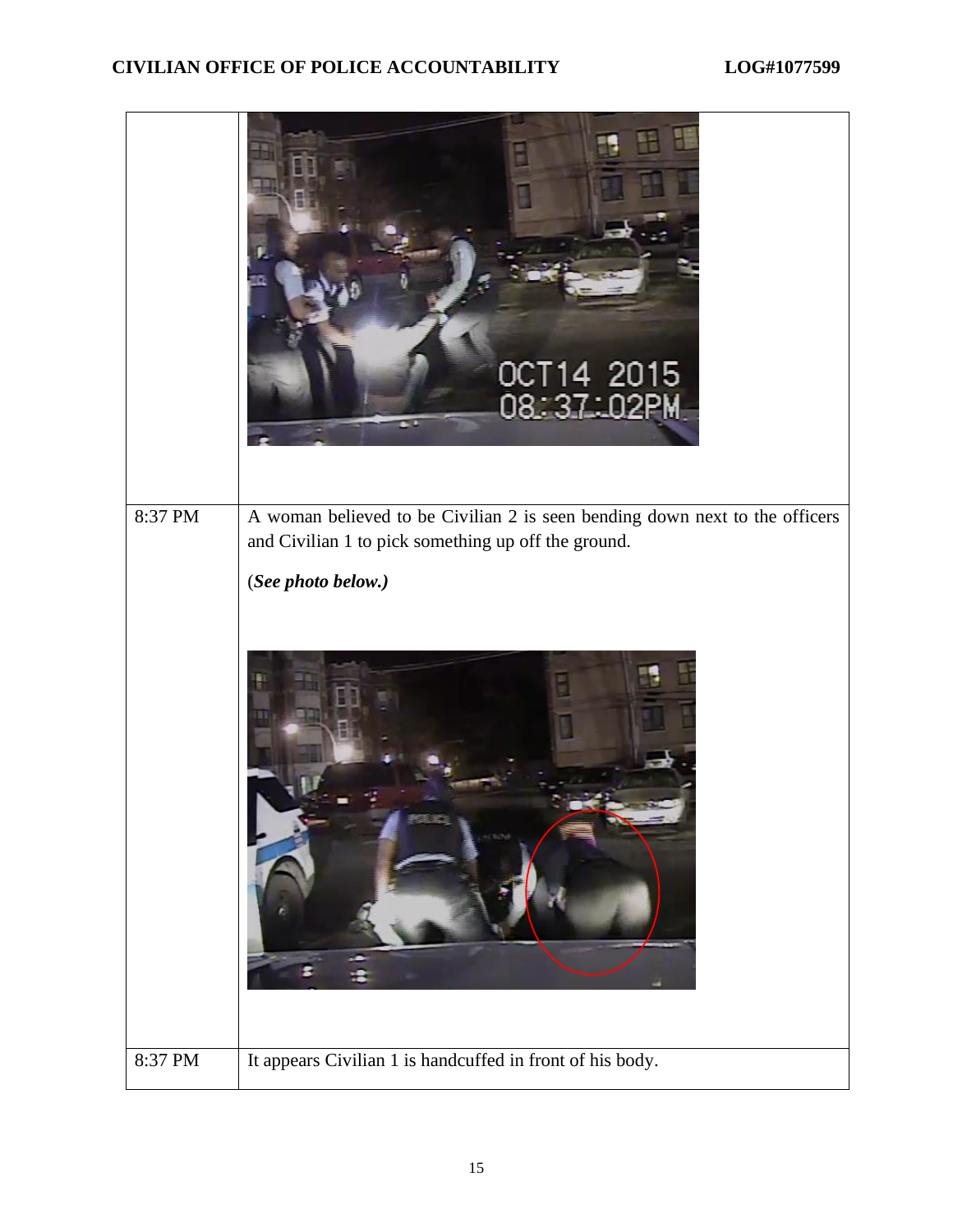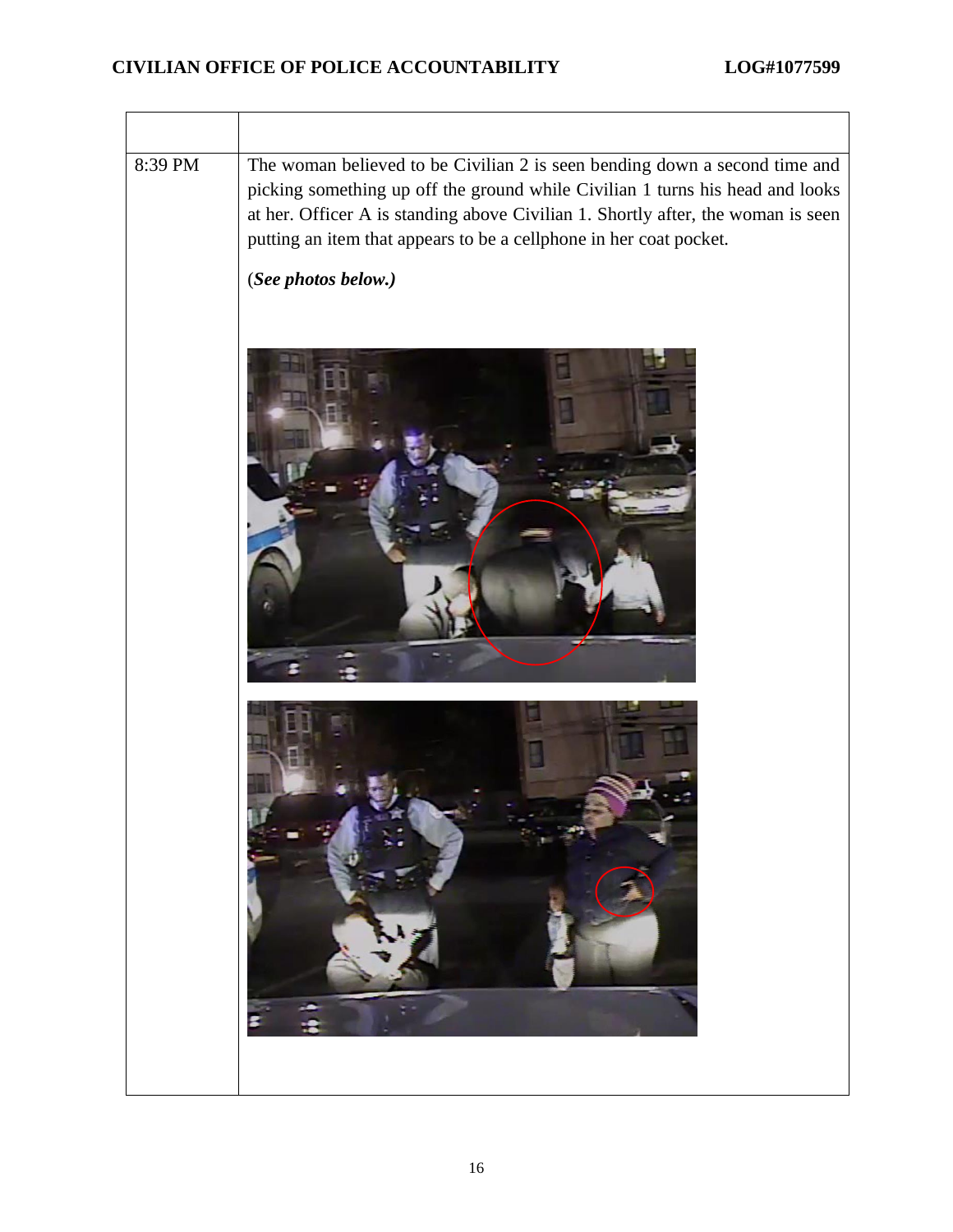| 8:39 PM | Civilian 1 and Officer A appear to be talking and Officer A appears to be<br>agitated.                                                                                                                                                            |
|---------|---------------------------------------------------------------------------------------------------------------------------------------------------------------------------------------------------------------------------------------------------|
| 8:39 PM | Officer A reaches down and grabs Civilian 1. However, Civilian 1 is out of<br>view at this point.                                                                                                                                                 |
|         | (See photo below.)                                                                                                                                                                                                                                |
|         |                                                                                                                                                                                                                                                   |
| 8:40 PM | Officer A makes a motion where he pulls his right foot back and returns it in<br>front of his body in a kicking motion. Civilian 1 cannot be seen on camera at<br>this point but he is believed to be seated on the ground in front of Officer A. |
| 8:42 PM | Officer A makes a circular motion with his finger around his ear in a common<br>gesture used to indicate someone is crazy/mentally ill. Officer A is laughing<br>and talking to someone off camera.                                               |
| 8:43 PM | Officer A is seen making a kicking motion towards Civilian 1's body. Shortly<br>before this occurs, Civilian 1's head can be seen in the photo and does not                                                                                       |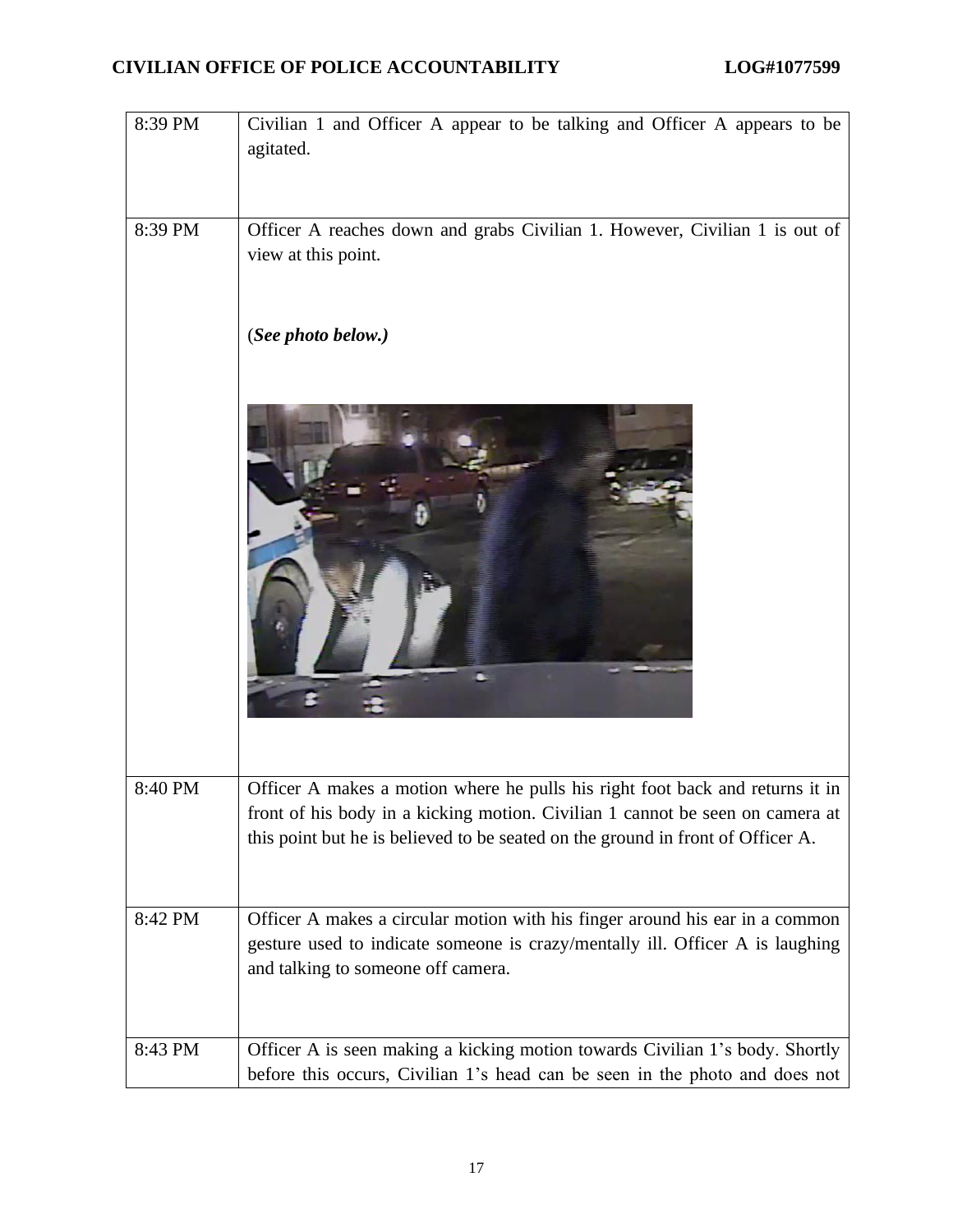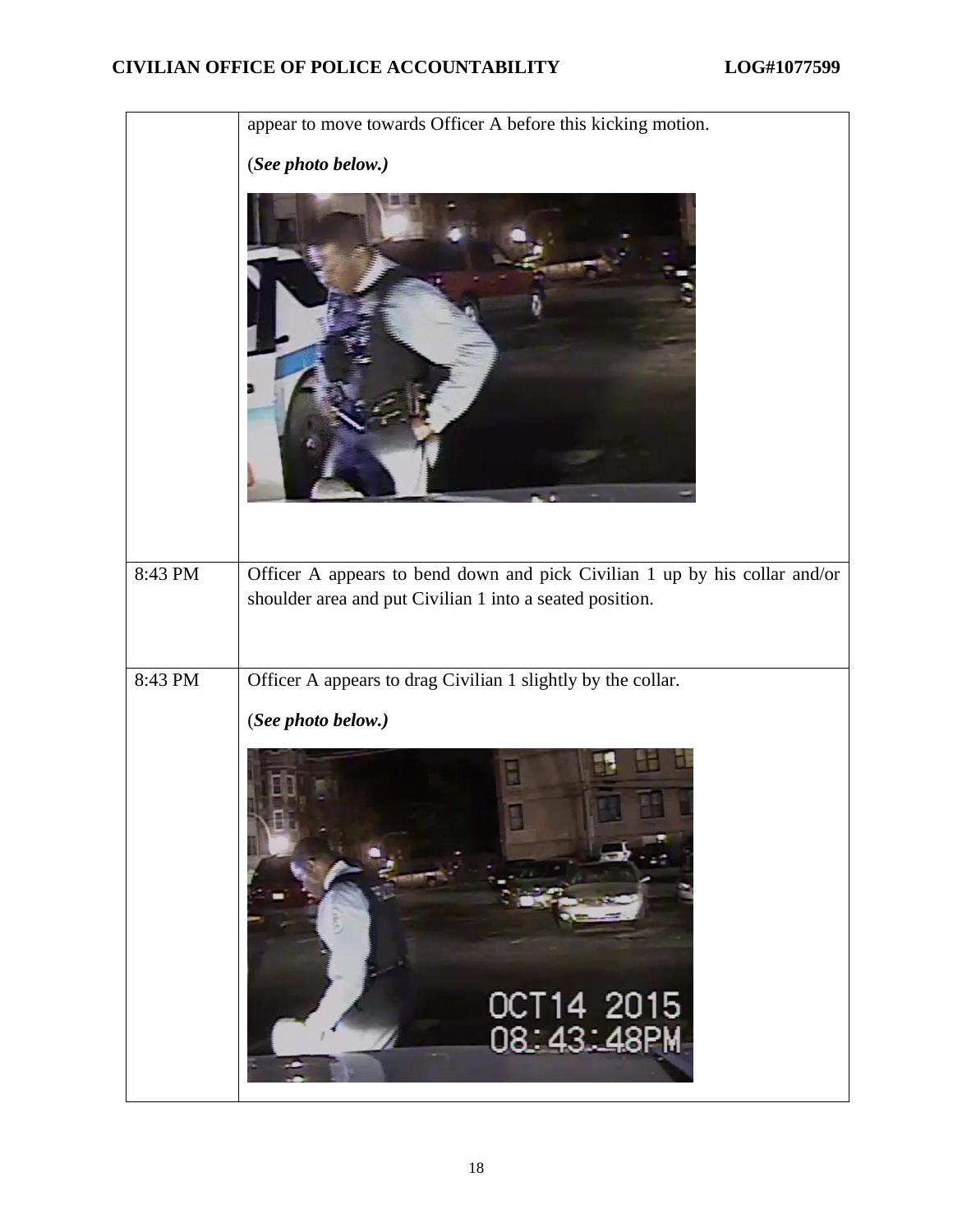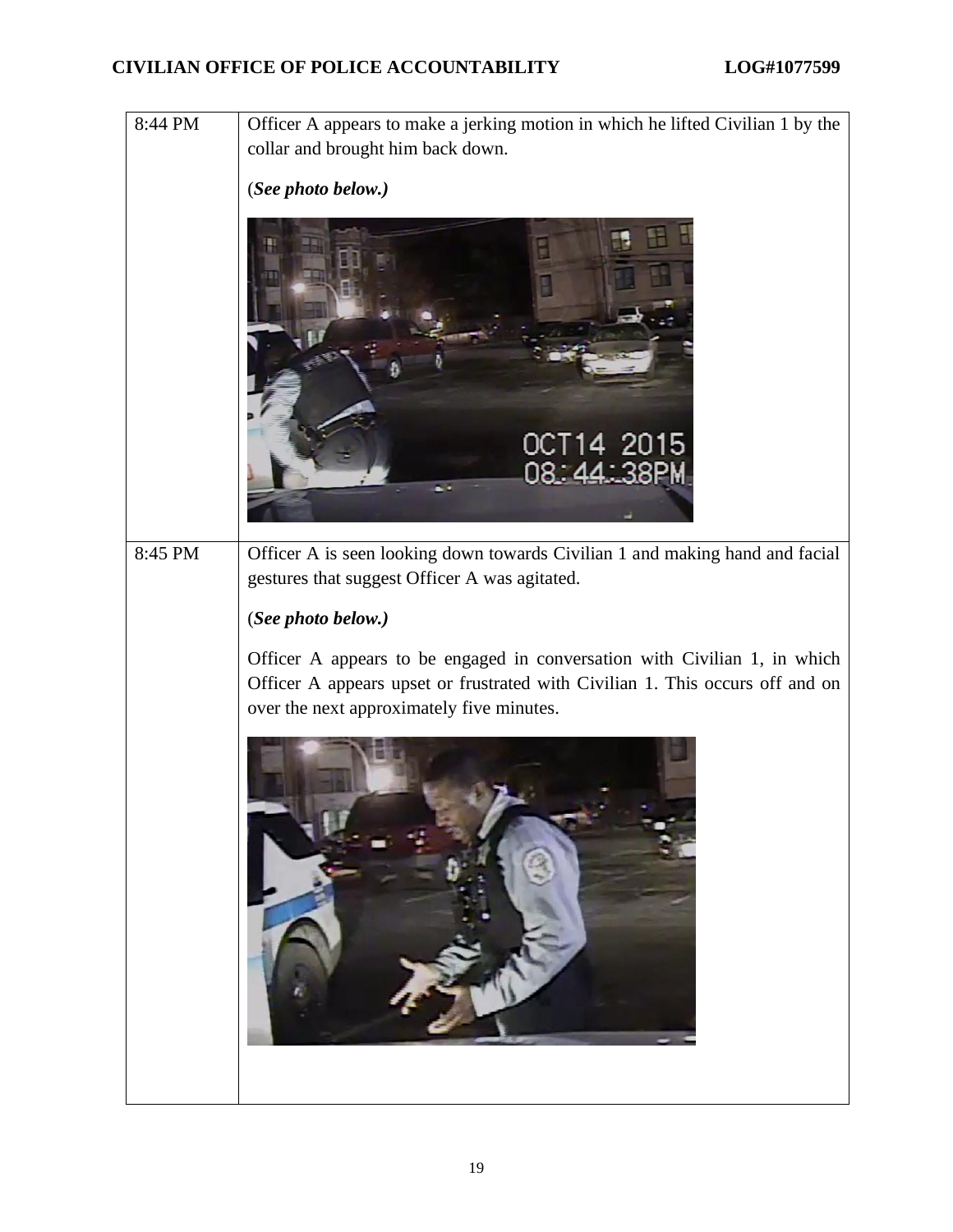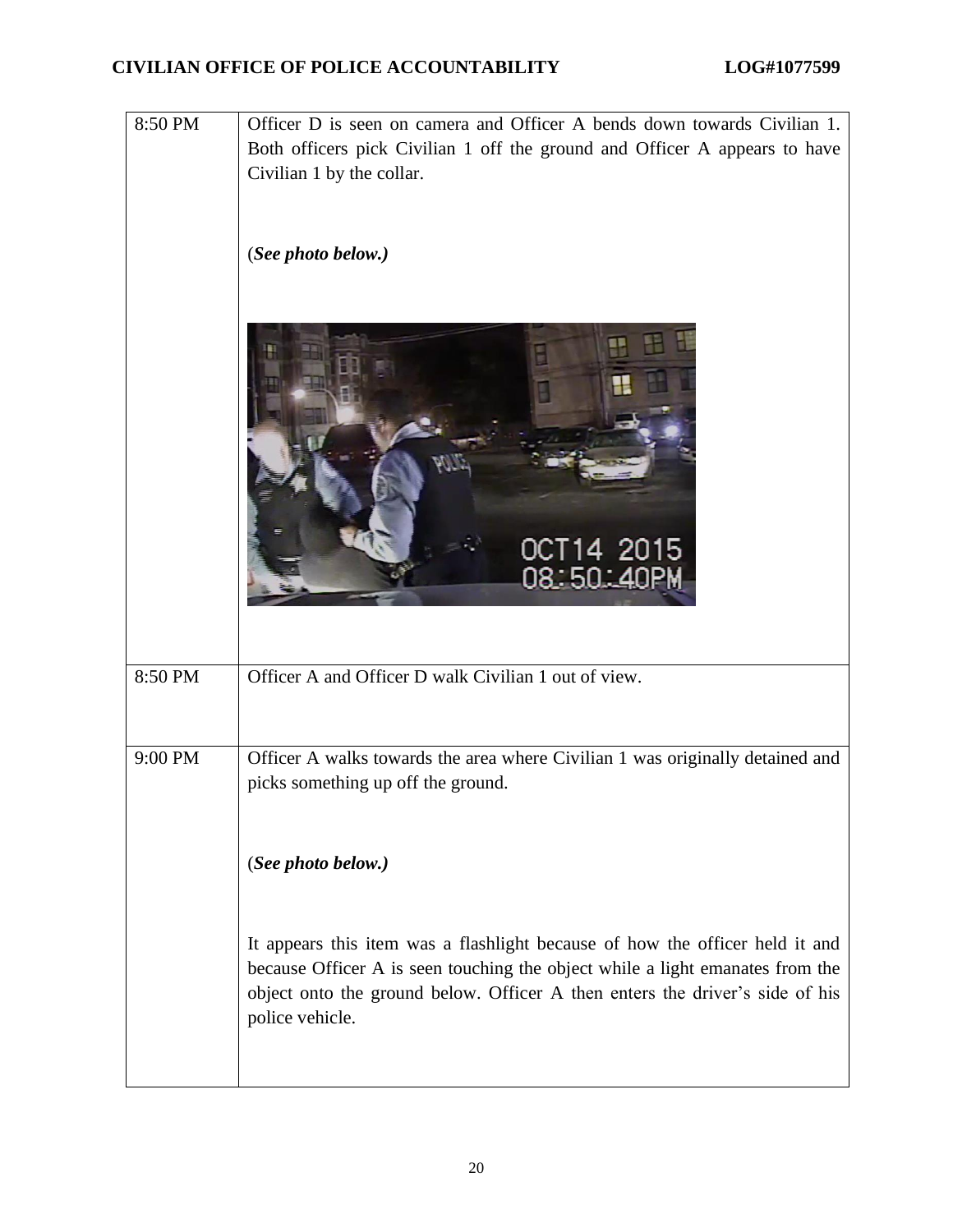| 9:11 PM | The vehicle manned by Officer A and Officer B drives out of view.                                                                                                                                                                          |
|---------|--------------------------------------------------------------------------------------------------------------------------------------------------------------------------------------------------------------------------------------------|
| 9:12 PM | Officer C's vehicle starts driving out of the parking lot behind the squadrol<br>occupied by Officer D and Officer E. Both vehicles drive down the street with<br>Officer C's vehicle behind the squadrol until they arrive at Hospital 1. |
| 9:17 PM | The two police vehicles arrive outside Hospital 1 and park near what appears<br>to be the Emergency Room entrance.                                                                                                                         |
| 9:20 PM | Officer C and one of the squadrol officers are seen walking with Civilian 1<br>into the hospital entrance, shortly followed by the second squadrol officer. It is<br>unclear from the quality of the video which male officer is which.    |
| 9:51 PM | The three officers exit the hospital without Civilian 1 and are seen briefly<br>talking outside before Officer C enters her vehicle and drives away.                                                                                       |

## **c. Physical Evidence**

Civilian 1 was admitted to **Hospital** 1 at 9:46 PM for an involuntary in-patient admission with an admitting complaint of "Bizarre/Paranoid behavior." Officer C signed the petition to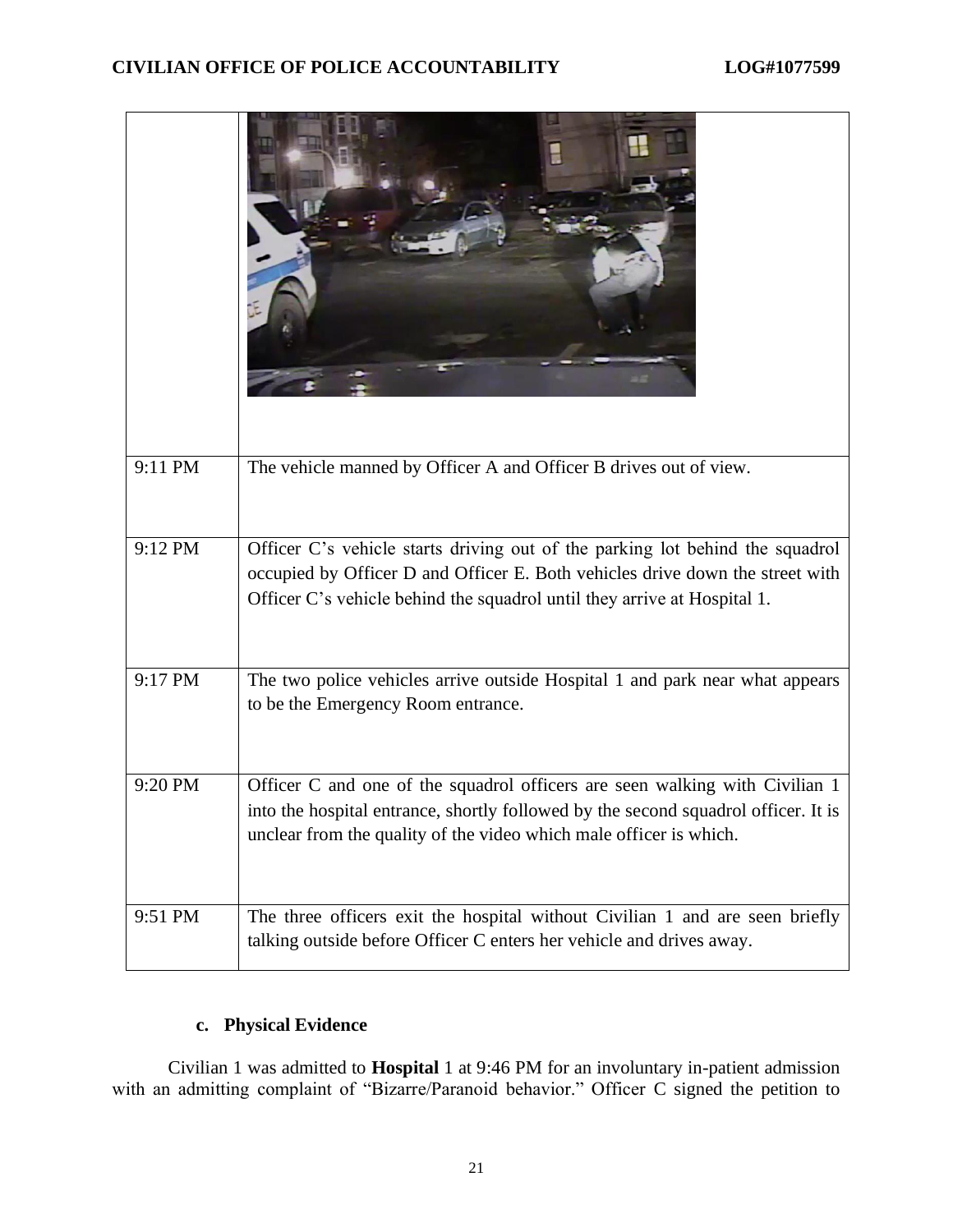have Civilian 1 placed on an involuntary psychiatric evaluation because Civilian 1 had approached Officer C, refused to back away when asked, attempted to hit an officer, and stated he would kill the officers. Officer A and Officer B were provided as witnesses. Documents stated that Civilian 1 was escorted to the hospital by the police because he was physically and verbally "aggressive with police officers." Documents also stated that Civilian 1 threatened to kill the police officers. Civilian 1 related to hospital staff that he was assisting a neighbor regarding a car accident because the neighbor speaks limited English. A police officer told Civilian 1 to stop filming and they got into a verbal altercation when Civilian 1 refused. Officer C then called for assistance and the assisting officers shoved Civilian 1 when they arrived, so Civilian 1 threatened to kill them. According to Civilian 1, after he refused to stop recording, the officers handcuffed and pushed him to the ground. Civilian 1 also related that the officers yelled and cursed at him, so Civilian 1 responded by yelling and cursing. Civilian 1 told the hospital staff that he had no homicidal ideation but he was angry. Civilian 1 denied previous psychiatric history. Available documents confirmed that Civilian 1 has Crohn's disease and a colostomy bag on the right side of his abdomen. Civilian 1 received a final diagnosis of an unspecified mood disorder and was told to "follow up [..] for anger management." Civilian 1 was discharged on October 14, 2015 at 11:20 PM. <sup>13</sup>

#### **d. Documentary Evidence**

Chicago Police Department **Event Query Reports** were obtained regarding Civilian 1's police interaction on October 14, 2015. Civilian 1 called the police at approximately 7:09 PM on October 14, 2015 regarding a car accident Civilian 2 was involved in. Civilian 2 called at approximately7:34 PM and at 8:25 PM seeking an update. Civilian 3, the tow truck driver involved in the accident with Civilian 2, called for an update at 7:18 PM, 7:53 PM, and 8:38 PM. Beat 0331 (identified as Officer C) arrived on the scene at approximately 8:40 PM. On October 15, 2015 at approximately 3:00 PM, Civilian 1 called the police wanting to speak to a supervisor and claiming he was physically abused by officers including kicks to the stomach and groin. Available details related that on October 15, 2015, Evidence Technicians attempted to reach Civilian 1 and document his injuries but were unable to reach him via telephone. <sup>14</sup>

Office of Emergency Management and Communications (OEMC) **Event Query Reports** were located regarding the events related to this report. Available documents related that Civilian 1 called 911 on October 15, 2015 at approximately 12:18 PM, wanting to speak to a supervisor regarding police abuse and stating that he would consistently call until a sergeant arrived. <sup>15</sup>

**No Tactical Response Reports** (TRR) were generated by Officer C, Officer A, or Officer B regarding their interactions with Civilian 1 on October 14, 2015. <sup>16</sup>

#### **VI.ANALYSIS**

<sup>13</sup> Att. 31

<sup>14</sup> Att. 22, 54

<sup>15</sup> Att. 21

<sup>16</sup> Att. 30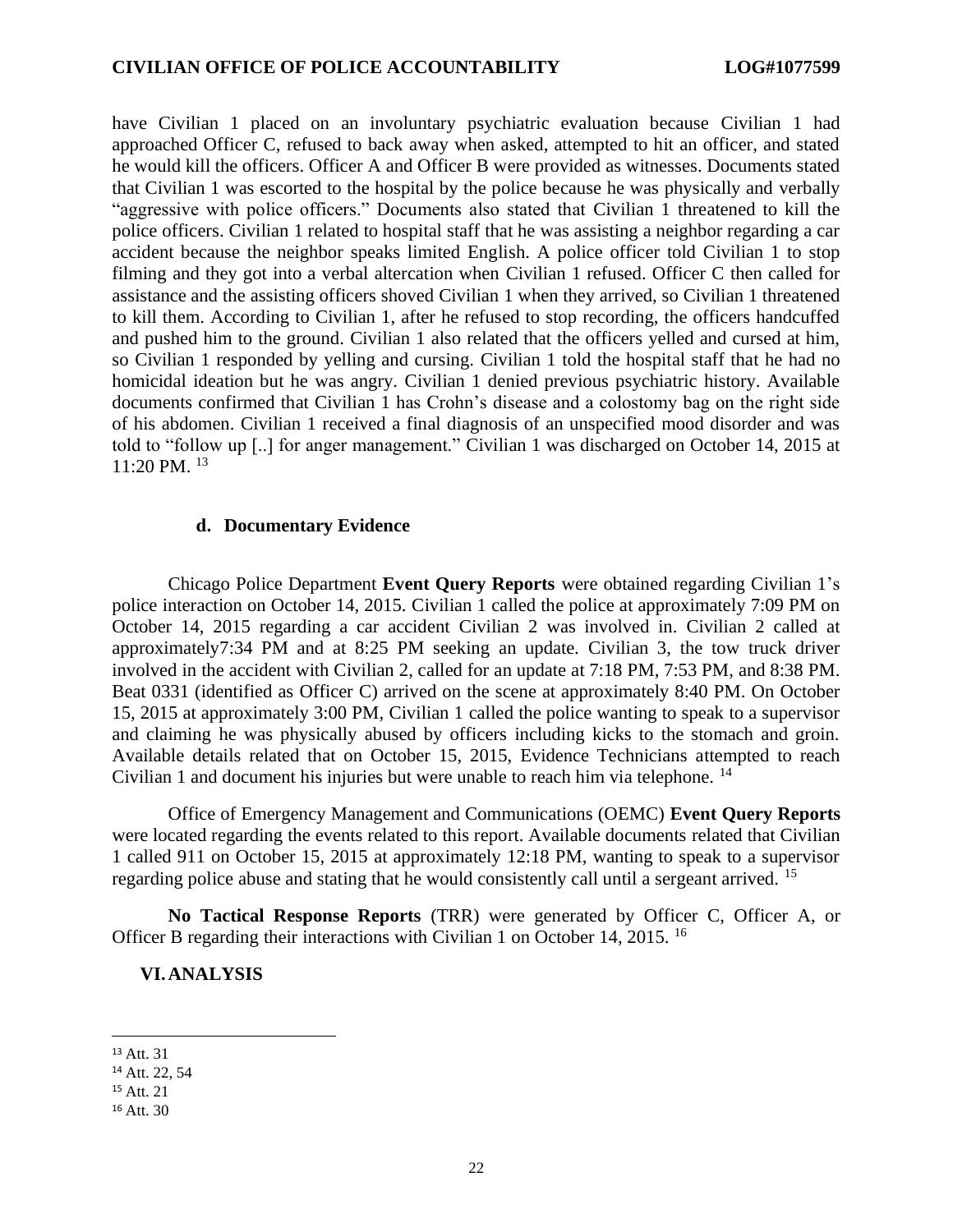#### **Officer A**

COPA recommends a finding that **allegation #1,** that Officer A used excessive force by striking Civilian 1, be **Sustained**.

COPA recommends a finding that **allegation #2,** that Officer A used excessive force by dragging Civilian 1, be **Sustained**.

COPA recommends a finding that **allegation #3,** that Officer A used excessive force while detaining Civilian 1, be **Exonerated**.

In the instant case, Civilian 1 complained of (and the CPD in-car video depicts) multiple uses of force by the officers. Specifically, the video shows the officers take down and cuff Civilian 1. Officer A appears to knee or kick Civilian 1's back and drag Civilian 1 by the shirt collar. Each incident must be analyzed separately. The level of an officer's force used as a response to a subject must be appropriate based on the subject's level of aggression. The directives of the Chicago Police define a subject's level of aggression in several categories ranging from cooperative subject, to a passive and active resister, and finally an assailant. The first step in the analysis is determining the subject's level of aggression and then determining whether the force used was appropriate.

Civilian 1 alleged he was kicked while cuffed and on the ground. Civilian 1 claimed that Officer A kicked him so hard his colostomy bag ruptured. Statements from multiple sources, including the transport officers, hospital staff, and Civilian 3, report that Civilian 1's colostomy bag broke during the struggle. However, the evidence indicates that it more likely ruptured during the initial take down of Civilian 1. Officer A contends he never kicked or kneed Civilian 1. Officer A claims that Civilian 1 was scooting back onto Officer A's feet while seated on his buttocks with his hands cuffed in front, as the officer stood behind Civilian 1. According to Officer A, the video footage that appears to show the officer kicking Civilian 1 actually depicted Officer A stepping back to remove his feet from under Civilian 1's body. COPA does not agree. The video clearly shows Officer A kick Civilian 1 in the back forcefully while Civilian 1 is sitting on the ground and cuffed on at least one occasion, at approximately 8:43 in the video. The video shows Officer A's leg first moving toward Civilian 1's body, not moving backward from Civilian 1's body, as it would have if Officer A were pulling his foot out from under Civilian 1. In addition, Civilian 1's head can be seen during this portion of the video, and his head does not appear to move upward or closer to Officer A as one would expect if Civilian 1 were scooting onto Officer A's foot. Prior to this force, Officer A can be seen appearing agitated, and he and Civilian 1 can be seen exchanging words throughout the video. We also note that in the moments leading up to Officer A's movement of his foot toward Civilian 1, Civilian 1 is not seen moving closer to Officer A. Rather, Officer A can be seen moving closer to Civilian 1. Civilian 3 also denied that Civilian 1 was "goin' at any of the officers['] feet or anything." Finally, COPA's interpretation of Officer A's movement as a kick is consistent with Civilian 1's statement that Officer A "kicked [him] about twice with his knee" while Civilian 1 was on the ground, trying to sit up.

Officer A's kick was unjustified. At the time, Civilian 1 was cuffed on the ground and seated on his buttocks. Civilian 1 was seated and although he did move around at certain times, it is not clear that he was trying to avoid physical control or that he was making any attempt to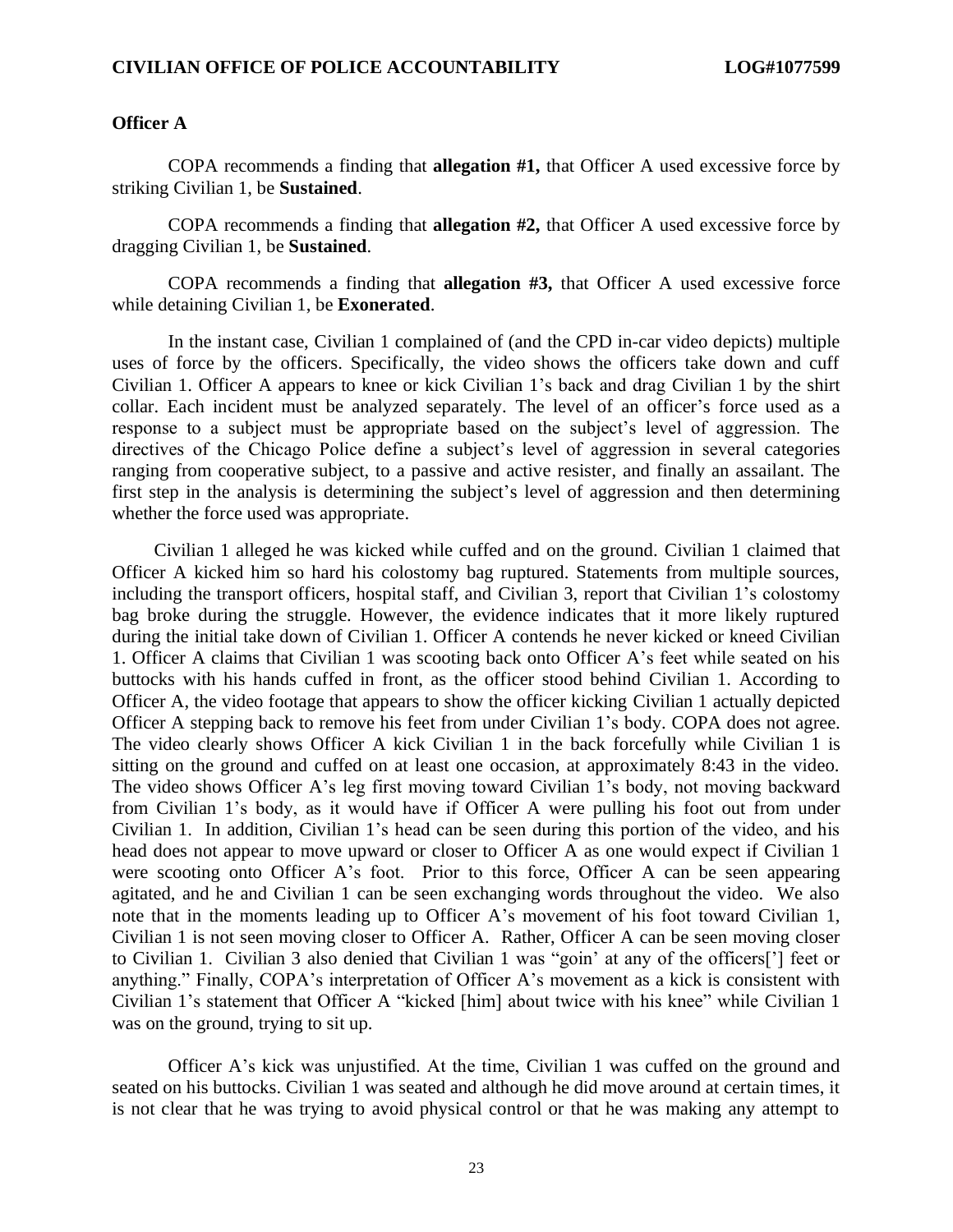escape. Accordingly, COPA doubts whether Civilian 1 could be considered an active resister.<sup>17</sup> However, even if Civilian 1 was an active resister, kicking is not a response option when dealing with an active resister. Therefore, Officer A's actions violated policy and **allegation #1** is **Sustained**.

Additionally, the in-car video depicts Officer A dragging Civilian 1 by his shirt collar while handcuffed. When confronted with the video, Officer A claimed that he never grabbed Civilian 1 by the collar. Rather, Officer A reported that he grabbed Civilian 1 by the shoulder area to control Civilian 1. The video clearly depicts Officer A move Civilian 1 by grabbing his collar and dragging Civilian 1. As argued above, according to CPD policy on the use of force, COPA finds that Civilian 1 was a cooperative subject, handcuffed, and seated on the ground. Officer A, out of apparent frustration, dragged Civilian 1 by the collar and at one point picked Civilian 1 up by his collar. Just before Officer A grabbed Civilian 1 near the collar, Civilian 1 laid down in front of the car. Officer A grabbed his jacket or shirt collar in response, in an apparent effort to sit Civilian 1 back up, yet Officer A kneed Civilian 1 in the ensuing scuffle. Even if Officer A believed Civilian 1 was an "active resister" at that point, his use of force was not permissible. The use-of-force policy allows for "holding techniques" against active resisters. Examples of holding techniques are "a firm grip, grabbing an arm, wristlocks, and come-along holds." But grabbing a subject by the shirt is not a holding technique outlined in the order. Regardless, Officer A's use of force was clearly punitive rather than necessary to gain Civilian 1's compliance. As such, **allegation #2** is **Sustained**.

We turn to the next allegation, that Officer A used excessive force while detaining Civilian 1. In referring to whether Officer A used excessive force while detaining Civilian 1, COPA is referring only to Officer A's initial detention of Civilian 1 and not the force Officer A used that was addressed in allegations 1 and 2.

The initial physical contact between CPD and Civilian 1 was when Officers B, A, and C collectively took Civilian 1 to the ground and handcuffed him. The video depicts Civilian 1 backing up with his hands in the air. Civilian 1 possessed what appeared to be a camera and phone in each hand as Officer B alone rushed toward Civilian 1. Officer B grabbed Civilian 1's wrists and jarred the items from Civilian 1's hands at the same approximate time Officers A and C stepped in to assist. Civilian 1 appears to resist the cuffing to some degree until he is overpowered by all three officers. Civilian 1's resistance is further evidenced by the officers cuffing Civilian 1 in front of his body, which is used in emergency situations. At the point Officer A engages with Civilian 1, Officer B has already gone hands on and Civilian 1 has begun to resist.

As specified in CPD General Order G03-02-02 IV B, a person is a passive resister if they fail to comply to verbal commands. An active resister is when a person attempts to create distance between themselves and the Department member's reach. A person who gestures with evasive movements of the arm is considered an active resister. Officer B ordered Civilian 1 to back away. When he went hands on with Civilian 1, Civilian 1 appeared to be compliant, backing away with his hands up.<sup>18</sup> By the time Officer A engaged, Civilian 1 moved from being

<sup>&</sup>lt;sup>17</sup> See General Order 03-02-02 (an active resister is defined as "a person whose actions attempt to create distance between that person and the member's reach with the intent to avoid physical control and/or defeat the arrest"). <sup>18</sup> Officer B's liability will be discussed later in this report.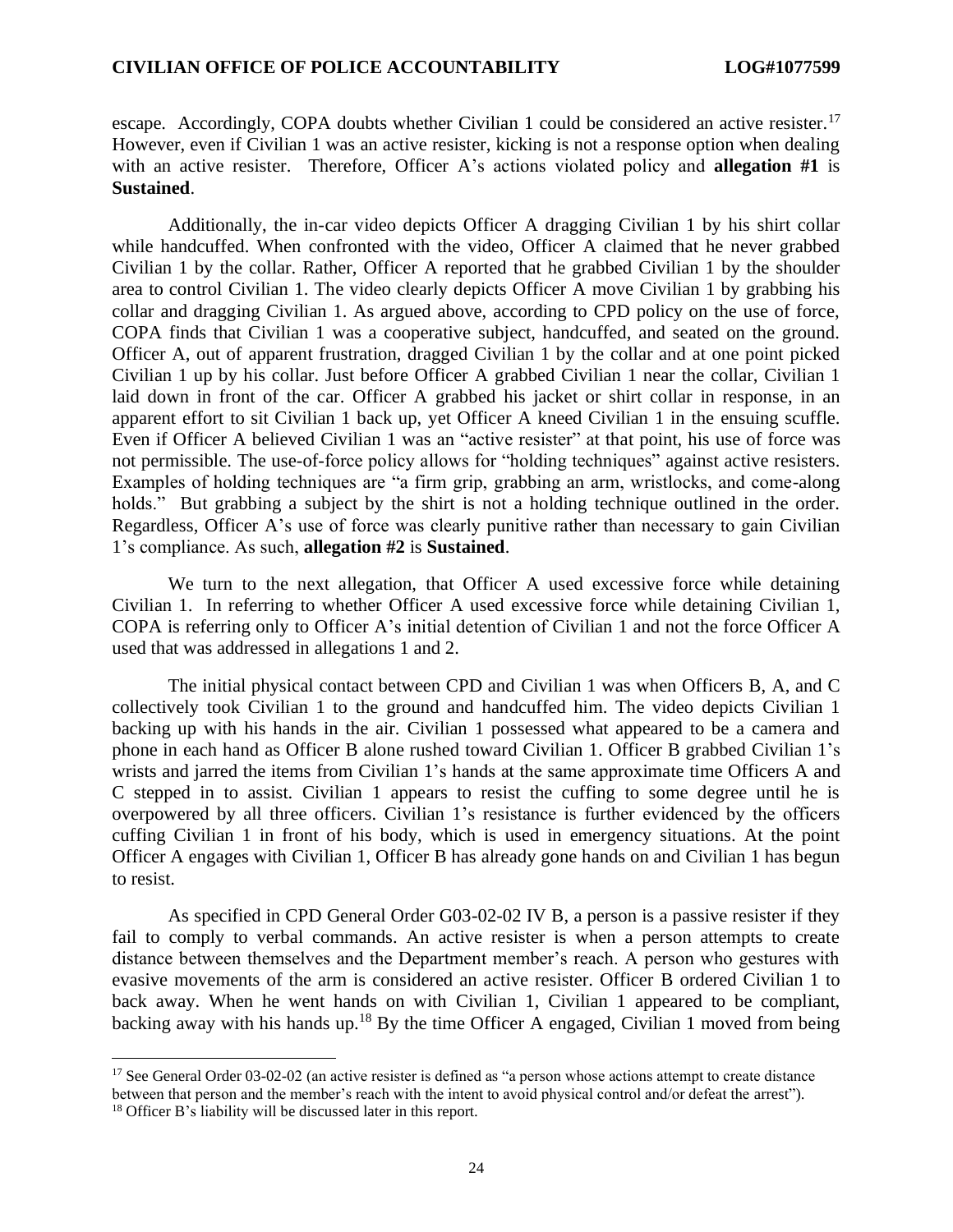a passive resister to an active resister, which allowed officers to use wrist locks, pain compliance, including stunning techniques such as open hand slaps. Officer A jumped in to help his partner cuff Civilian 1 while Civilian 1 began to resist. The video shows Officer A grab Civilian 1 by his wrists, pin him against the squad, and eventually help take Civilian 1 to the ground. At the point Officer A engaged, his use of force was reasonable and within the limits of the general order to gain compliance of Civilian 1 and get him handcuffed. It is irrelevant to the analysis of Officer A's use of force that Officer B may not have been justified when he went hands on. Therefore, **allegation #3** is **Exonerated**.

COPA recommends that **allegation #4,** that Officer A engaged in an unjustified verbal altercation with Civilian 1, be **Sustained**.

Civilian 1 indicated that when Officer A picked Civilian 1 up by his coat, the officer made a derogatory comment before placing Civilian 1 into the squadrol. Civilian 1 was unable to recall the content of this derogatory comment. Officer A denied that he was agitated with Civilian 1, despite his appearance on the video. Officer A further denied engaging in a verbal altercation with Civilian 1, but related he stated something to the effect of "calm your ass down." Based on Officer A's admission, he clearly violated department rules by directing profanities at Civilian 1.

COPA recommends a finding that **allegation #5,** that Officer A took property from Civilian 1 that was not inventoried or returned, be **Unfounded**.

Officer A denied seeing what happened with Civilian 1's recording devices after Civilian 1 was handcuffed. Officer A denied that he took anything from Civilian 2, but was not certain if Officer B may have done so. The majority of the time Officer A was on scene, he was visible in the in-car camera footage, thereby giving the officer a narrow window in which he could have taken property from Civilian 2. Additionally, a witness, Civilian 3, stated that an officer matching Officer B's description took property from the woman believed to be Civilian 2.

COPA recommends a finding of **Exonerated** that:

• Officer A (**allegation #6**), Officer B (**allegation #3**), or Officer C (**allegation #1**) detained Civilian 1 on an involuntary psychiatric hold without justification.

Per the accused officers, a witness, and Civilian 1 himself, Civilian 1 was irate with the officers, used profane language, and was acting disrespectfully. Per Officer C, she was working alone and asked Civilian 1 to step back multiple times but he refused. Officer C alleged that because of Civilian 1's actions and statements, he was transported to Hospital 1 for a psychological evaluation. Officer C could not recall what Civilian 1 said, but she perceived Civilian 1 as a threat because of his refusal to comply and because he told her that he knew she was a female officer after listening to a police scanner. According to Officer C, Civilian 1 acted like he did not understand what she was saying to him. Officer C believed Civilian 1 to be mentally ill and not just upset or antagonistic. However, Officer C was unable to provide specific examples of the statements Civilian 1 made or describe in detail what his demeanor was like, aside from saying he was belligerent in his actions and putting her in fear of her safety. Officer C elaborated that she did not understand why Civilian 1 was not complying. Officer C related that she and the assisting officers decided Civilian 1 needed a psychological evaluation.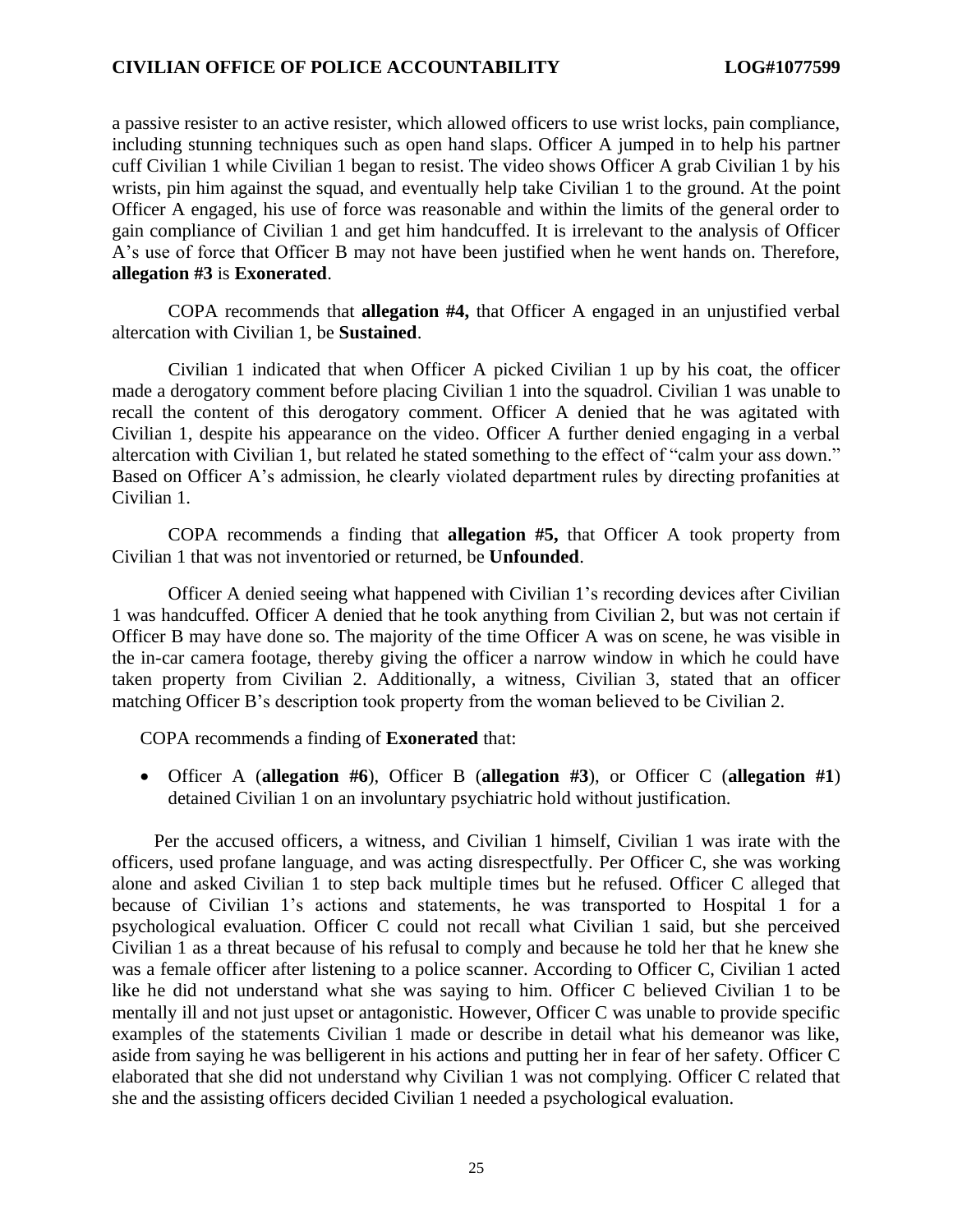According to Officer A, Civilian 1 was acting belligerent, swearing, claiming to be cousins with President Obama, and saying things like "fuck my medications." Officer A stated that Civilian 1's behavior was "mental" and not normal. In Officer A's opinion, it did not appear that Civilian 1 was just upset. A witness, Civilian 3, described Civilian 1's demeanor as "messed up." Officer B related that his previous experience with Civilian 1 had informed the officer that Civilian 1 has mental health issues. However, Officer B too was unable to fully articulate why, in this situation, Civilian 1 appeared to be mentally unstable, especially since Officer B did not recall Civilian 1 threatening the officers on October 14, 2015. According to Officer D, he was confused because Civilian 1 was irate when Officer D and his partner first arrived, but was calm once in the squadrol. Officer D elaborated that once at the hospital, Civilian 1 was giving "off the wall answers" to questions from the hospital staff. Furthermore, Civilian 1 acknowledged his odd behavior and reported that he acted in such a manner out of anger.

While there are concerns regarding the officers' inability to articulate why Civilian 1 needed mental health care in this specific instance, officers are given discretion regarding a decision to arrest or transport an individual to the hospital. COPA believes that it was reasonable in this situation to air on the side of caution and bring Civilian 1 to the hospital for a mental health evaluation. The officers are not medical professionals and Civilian 1 was displaying bizarre behavior. It ultimately appears, based on hospital records, that Civilian 1 was expressing anger. However, the officers could not have known what was causing Civilian 1's inappropriate outbursts and demeanor. Civilian 1 was behaving in an obnoxious and unpleasant manner. The officers chose to let the mental health professional determine if Civilian 1 was in need of psychiatric care, which was the wise thing to do. Per medical records, Civilian 1 told the hospital staff that he had no homicidal ideation but was angry. Civilian 1 denied previous psychiatric history. Civilian 1 received a final diagnosis of mood disorder not otherwise specified and was told to "follow up [..] for anger management." Based on available evidence, it does appear Civilian 1 has anger issues and/or handled his anger in an inappropriate manner in this specific situation. While it does not appear that Civilian 1 was experiencing a mental health emergency, it was best that the officers let hospital staff determine such as a safety precaution.

COPA recommends a finding of **Sustained** for **allegation #7,** that Officer A provided COPA a false statement on August 18, 2017.

Chicago Police Rule 14 prohibits the falsification of any report, written or oral. The relevant sections of the Collective Bargaining Agreement (hereinafter CBA), 6.1 M., state that a Rule 14 violation will be charged when "the Officer willfully made a false statement; and (2) the false statement was made about a fact that was material to the incident under investigation." Accordingly, to constitute a Rule 14 violation, an officer's false statement must be willful and must be about a fact that was material to the incident under investigation.

The in-car camera footage shows Officer A kicking Civilian 1 at approximately the 8:43 timestamp. While Officer A provided a consistent version of events both before and after viewing video of himself and Civilian 1 from October 14, 2015, his version of events is not believable. Officer A claimed that he pulled his foot away after Civilian 1 scooted on top of it. However, the video does not depict Officer A's leg first moving backward from Civilian 1's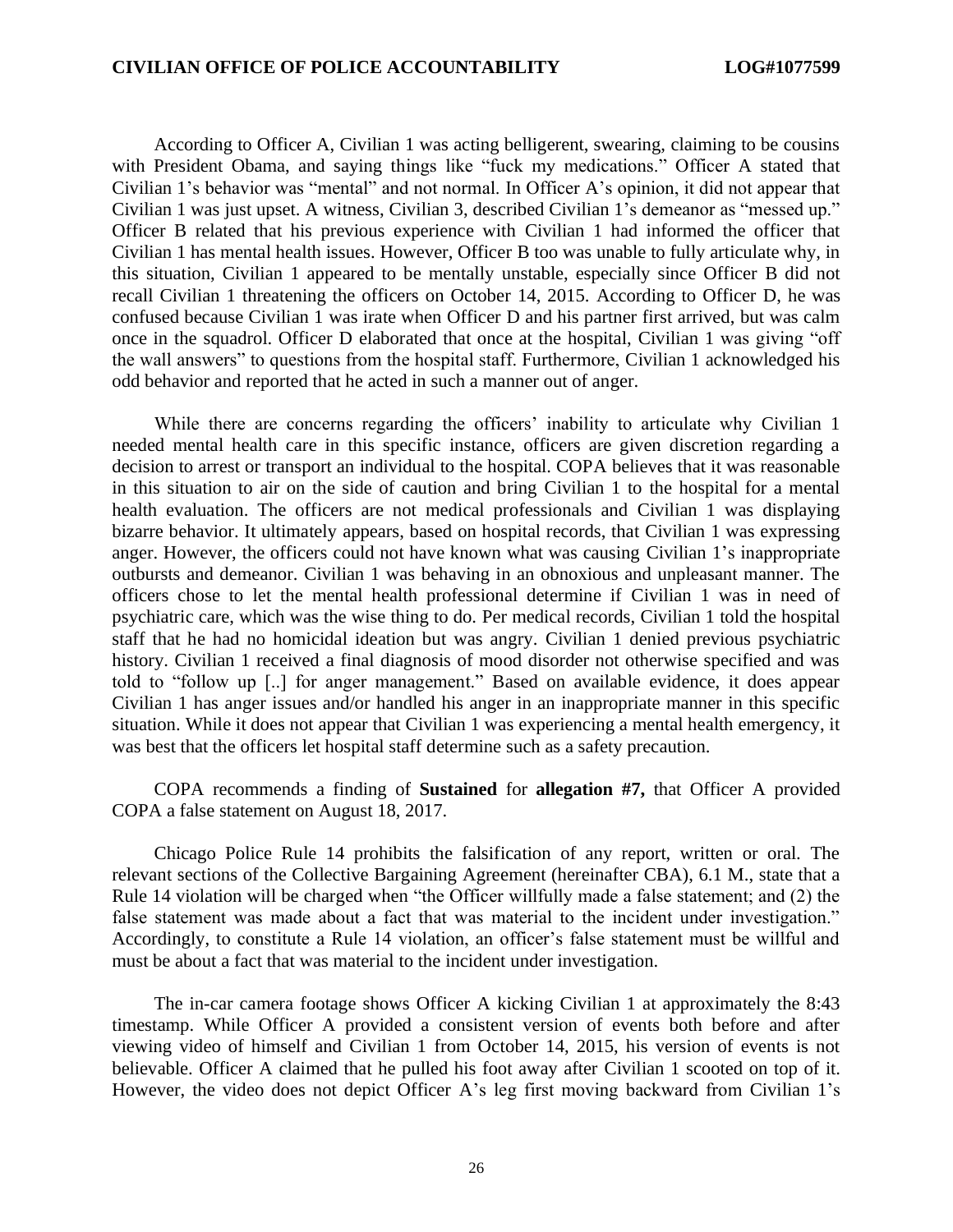body; instead, it shows Officer A's leg first moving forward toward Civilian 1's body, in a kicking motion. In addition, Civilian 1's head can be seen during this portion of the video, and his head does not appear to move upward or closer to Officer A as one would expect if Civilian 1 were scooting onto Officer A's foot. In this regard, we note that in the moments leading up to Officer A's movement of his foot toward Civilian 1, Civilian 1 is not seen moving closer to Officer A. Rather, Officer A can be seen moving closer to Civilian 1. In addition, when Civilian 3 was asked whether Civilian 1 was "goin' at any of the officers['] feet or anything," Civilian 3 responded, "No." Finally, COPA's interpretation of Officer A's movement as a kick is consistent with Civilian 1's statement to COPA that Officer A "kicked [him] about twice with his knee" while Civilian 1 was on the ground, trying to sit up. In sum, the video of Officer A with Civilian 1 indicates that Officer A was upset and reacting to Civilian 1's inappropriate behavior of moving around and making derogatory comments to the officers in kind.

Based on all of the foregoing, COPA finds that a preponderance of the evidence establishes Officer A kicked Civilian 1 and that, therefore, Officer A made a false statement when he said he did not kick Civilian 1.

COPA further finds that Officer A's false statement went directly to the heart of the allegations against him, *i.e.*, that he struck Civilian 1. Accordingly, the false statement was about a fact that was material to the incident under investigation. Further, a preponderance of the evidence establishes that Officer A's statement was willful. Officer A was shown the in-car camera video and given multiple opportunities to explain the kick, but he continued to claim that he only pulled his foot away from Civilian 1 and did not kick Civilian 1. Even if Officer A did not initially recall kicking Civilian 1, viewing the in-camera footage would have refreshed Officer A's recollection such that he would have been able to recall kicking Civilian 1. Accordingly, we find that Officer A willfully made a false statement about a material fact and thus violated Rule 14.

Therefore, **allegation #7** against Officer A is **Sustained.**

COPA recommends a finding for **allegation #1,** that Officer B used excessive force while detaining Craig Civilian 1, be **Sustained**.

COPA recommends a finding that **allegation #2,** that Officer B took property from Civilian 1 that was not inventoried or returned, be **Sustained**.

Officer B and Civilian 1 both acknowledged that there was a struggle of some sort between the two men. Officer B alleged that Civilian 1 "rushed towards him." However, Civilian 1 alleged that Officer B aggressively approached Civilian 1 and pushed Civilian 1's camera. A witness, Civilian 3, reported that Officers C and B told Civilian 1 to stop recording, but Civilian 1 refused and was cursing at the officers. Civilian 3 related that after Civilian 1 refused to comply with the officers' requests to stop recording, the officers took Civilian 1 to the ground. Civilian 3' version of events more closely resembles Civilian 1's version. As Civilian 3 was largely critical of Civilian 1 in his IPRA statement, it seems unlikely Civilian 3 was being biased towards Civilian 1. Rather, COPA believes Civilian 3 truthfully related what he observed. In the in-car camera footage from Officer C's CPD vehicle, Civilian 1 is seen with his hands raised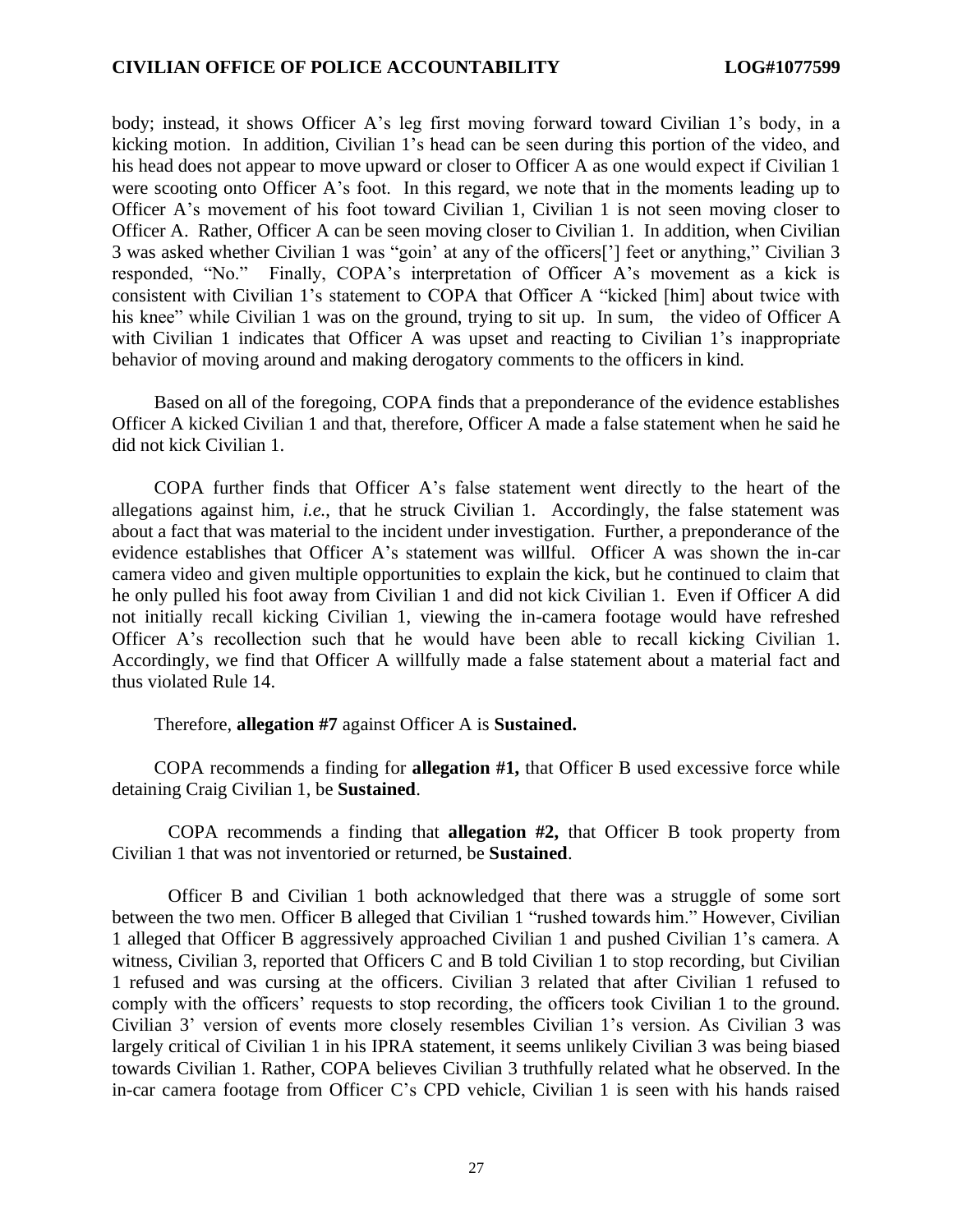above his head and each hand appears to be holding objects believed to be his recording devices. Civilian 1 is then seen walking backwards, followed by Officer B walking towards Civilian 1. Officer B is then seen grabbing Civilian 1's hands and pulling them down towards Civilian 1's waist.

When Officer B approached Civilian 1, and grabbed Civilian 1's arms/hands, Civilian 1 was retreating and had his hands in the air. After three officers engaged Civilian 1 physically, Civilian 1 was taken to the ground and eventually handcuffed. As stated above, G03-02-02 asserts that the level of force used by an officer in response to a subject must be appropriate based on the subject's level of aggression. It does not appear that Civilian 1 was initially an assailant or a resister. In fact, it appears Civilian 1 would be defined as a compliant subject given that Officer B said he had directed Civilian 1 to back away and Civilian 1 is seen doing so in the video footage. It is unclear why Officer B would approach and grab Civilian 1 when Civilian 1 was doing as the officer instructed. Civilian 1 had a right to be on the property and further, had a right to record the officers. Per Officer B, he was "getting agitated" with Civilian 1. It is possible that due to this agitation, Officer B used force to get Civilian 1 to stop annoying the officers. However, as with Officer A, force is not an acceptable outlet simply because an officer is annoyed and dislikes an individual's behavior. In sum, Officer B engaged Civilian 1 physically, grabbing Civilian 1's wrists and forcefully shaking the recording devices from his hands. The level of force used was not in compliance with allowable force based on the general order.

Civilian 1 related that when he was handcuffed, his three electronic devices fell out of his hands and pockets. Civilian 1 stated that after he walked home from the hospital, he went to retrieve his devices from Civilian 2 who informed Civilian 1 that the officers "forcibly took the camera" from her. Unfortunately, Civilian 2 refused to participate in the COPA/IPRA investigation and COPA was unable to question her regarding Civilian 1's property. Officer B denied taking any property, including recording devices, from Civilian 2. Officer B related he did not know what happened to Civilian 1's recording devices. A woman believed to be Civilian 2 is seen on in-car camera footage two times, bending down to pick something up off the ground believed to be Civilian 1's recording devices. Civilian 3 also indicated that Civilian 2 picked up Civilian 1's telephone and camera. According to Civilian 3, officers approached Civilian 2 and asked where the items were, but Civilian 2 refused to give them to the officers. Civilian 3 further related that the officers told Civilian 2 she would go to jail, at which point she gave the officers the phone and camera. Civilian 3 related that the officer who took the items from Civilian 2 was a black male with a mustache and a bald head. Officer B is the only responding officer who matches that description. In sum, the video evidence and witness statements support Civilian 1's claim; therefore **allegation #2** is **Sustained**.

## **VII. CONCLUSION**

Based on the analysis set forth above, COPA makes the following findings:

| <b>Officer</b> | <b>Allegation</b>                                                                                                | <b>Finding</b> |
|----------------|------------------------------------------------------------------------------------------------------------------|----------------|
| Officer A      | 1. Used excessive force against Civilian 1 by Sustained<br>striking him, in violation of Rule 2, Rule 6, Rule 8, |                |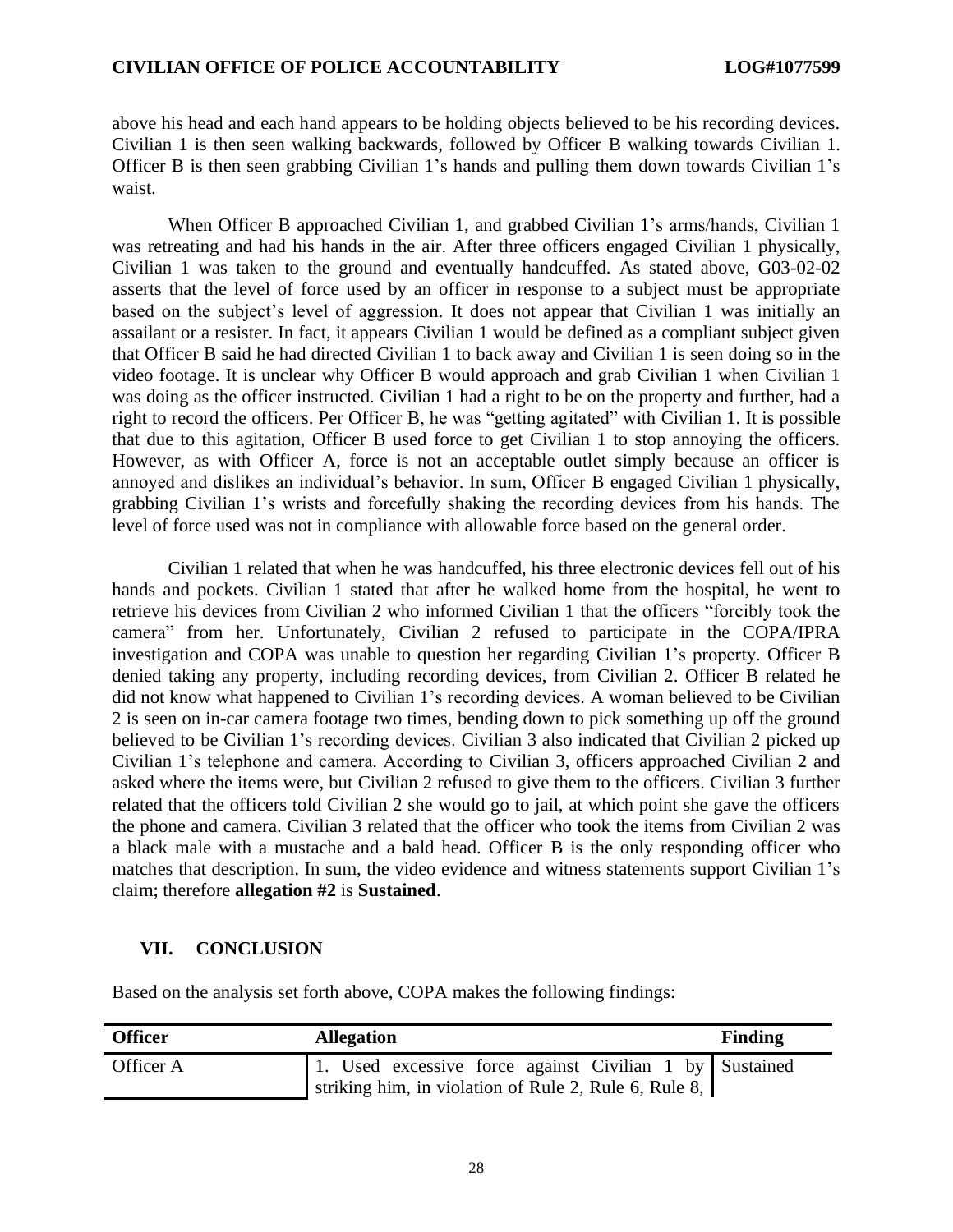|           | and Rule 9.                                                                                                              |            |
|-----------|--------------------------------------------------------------------------------------------------------------------------|------------|
|           | 2. Used excessive force against Civilian 1 by<br>dragging him, in violation of Rule 2, Rule 6, Rule<br>8, and Rule 9.    | Sustained  |
|           | 3. Used excessive force while detaining Civilian 1<br>in violation of Rule 2, Rule 6, Rule 8, and Rule 9.                | Exonerated |
|           | 4. Engaged in an unjustified verbal altercation with<br>Civilian 1 in violation of Rule 2, Rule 8, and Rule<br>9.        | Sustained  |
|           | 5. Took property from Civilian 1 that was not<br>inventoried or returned in violation of Rule 2, Rule<br>6, and Rule 40. | Unfounded  |
|           | 6. Detained Civilian 1 on an involuntary psychiatric<br>hold without justification in violation of Rule 2 and<br>Rule 6. | Exonerated |
|           | 7. Provided COPA with a false statement regarding<br>kicking or kneeing Civilian 1 in violation of Rule<br>14.           | Sustained  |
|           | Specifically, Officer A gave the following answer<br>in response to the following question:                              |            |
|           | Q: And you did not kick or knee Mr. Civilian 1                                                                           |            |
|           | A: No                                                                                                                    |            |
| Officer B | 1. Used excessive force while detaining Civilian 1<br>in violation of Rule 2, Rule 6, Rule 8, and Rule 9.                | Sustained  |
|           | 2. Took property from Civilian 1 that was not<br>inventoried or returned in violation of Rule 2, Rule<br>6, and Rule 40. | Sustained  |
|           | 3. Detained Civilian 1 on an involuntary psychiatric<br>hold without justification in violation of Rule 2 and<br>Rule 6. |            |
| Officer C | 1. Detained Civilian 1 on an involuntary psychiatric<br>hold without justification in violation of Rule 2 and<br>Rule 6. | Exonerated |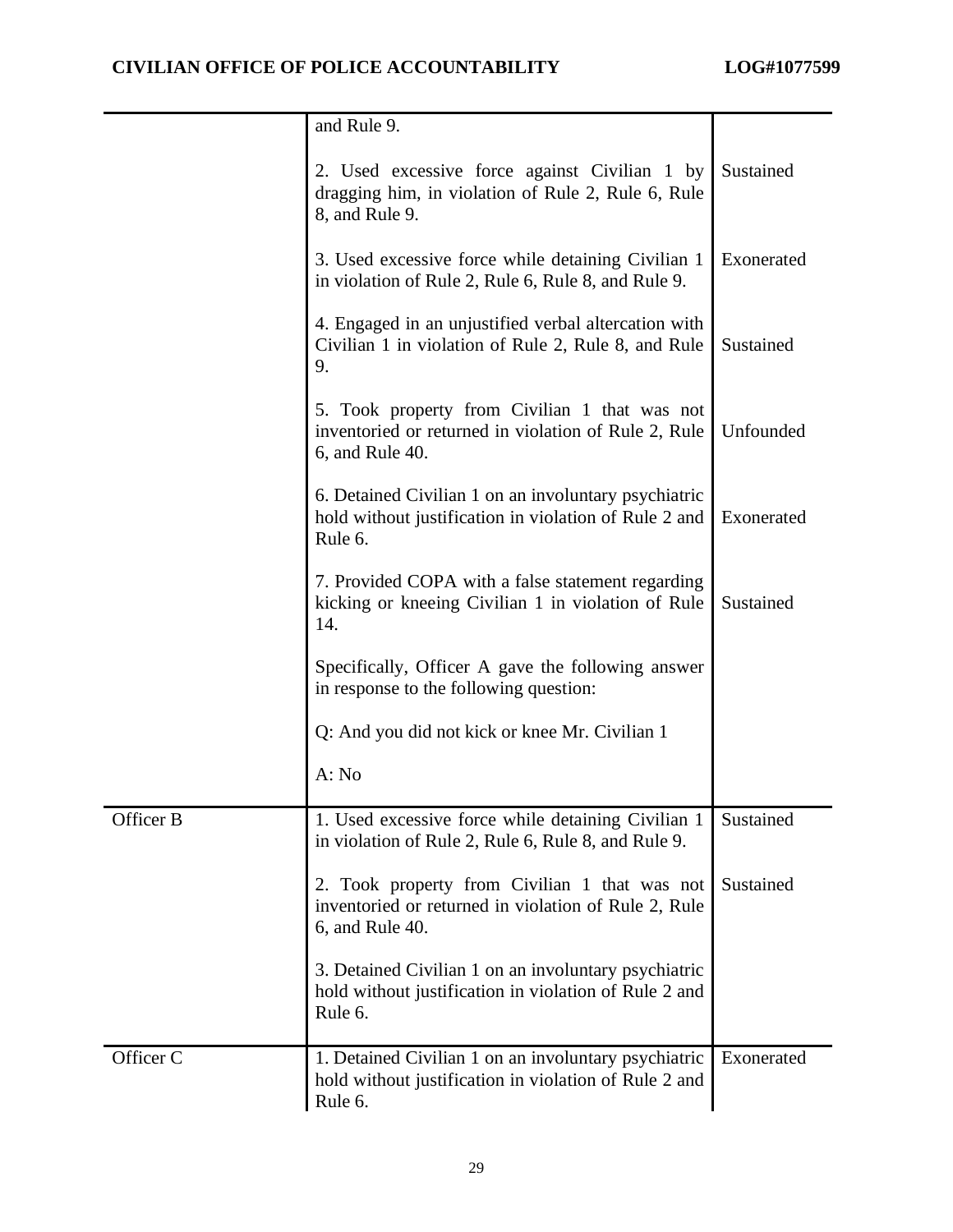Approved:

*Deputy Chief Administrator – Chief Investigator* Date

\_\_\_\_\_\_\_\_\_\_\_\_\_\_\_\_\_\_\_\_\_\_\_\_\_\_\_\_\_\_\_\_\_\_ \_\_\_\_\_\_\_\_\_\_\_\_\_\_\_\_\_\_\_\_\_\_\_\_\_\_\_\_\_\_\_\_\_\_